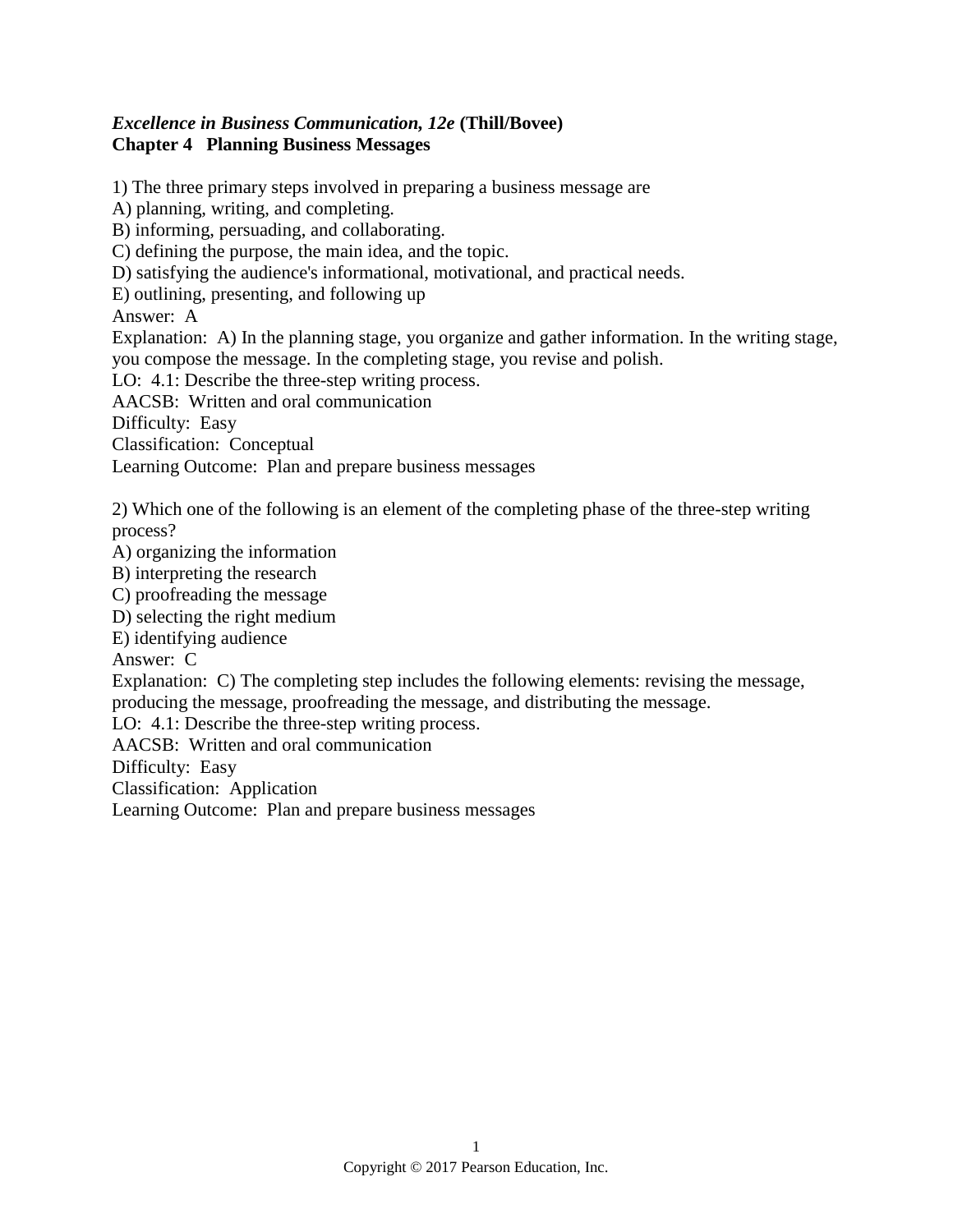3) Which of the following are elements in the writing phase of the three-step writing process?

A) gathering information

B) adapting to the audience

C) selecting the right medium

D) organizing the information

E) analyzing the situation

Answer: B

Explanation: B) The planning phase includes analyzing the situation, gathering information, selecting the right medium, and organizing the information.

LO: 4.1: Describe the three-step writing process.

AACSB: Written and oral communication

Difficulty: Moderate

Classification: Conceptual

Learning Outcome: Plan and prepare business messages

4) Planning is essential when writing business messages because it

A) helps you provide the right information to the right people in the right format.

B) makes the writing process faster and less stressful.

C) can save you from embarrassing blunders that could hurt your company or your career.

D) helps you deliver concise, compelling information that your audience wants and needs.

E) all of the above

Answer: E

Explanation: E) Skipping or shortchanging the planning stage often creates extra work and stress later in the process.

LO: 4.1: Describe the three-step writing process.

AACSB: Written and oral communication

Difficulty: Moderate

Classification: Conceptual

Learning Outcome: Plan and prepare business messages

5) In order to optimize your writing time, reserve about \_\_\_\_\_\_\_\_ of that time for revising, producing, proofreading, and distributing your message.

A) 15 percent B) 20 percent C) 25 percent

D) 30 percent E) 50 percent

Answer: C

Explanation: C) As a starting point, allot half of your available time for planning your message and one-quarter for writing it. That will leave one-quarter for completing your message.

LO: 4.1: Describe the three-step writing process.

AACSB: Written and oral communication

Difficulty: Moderate

Classification: Application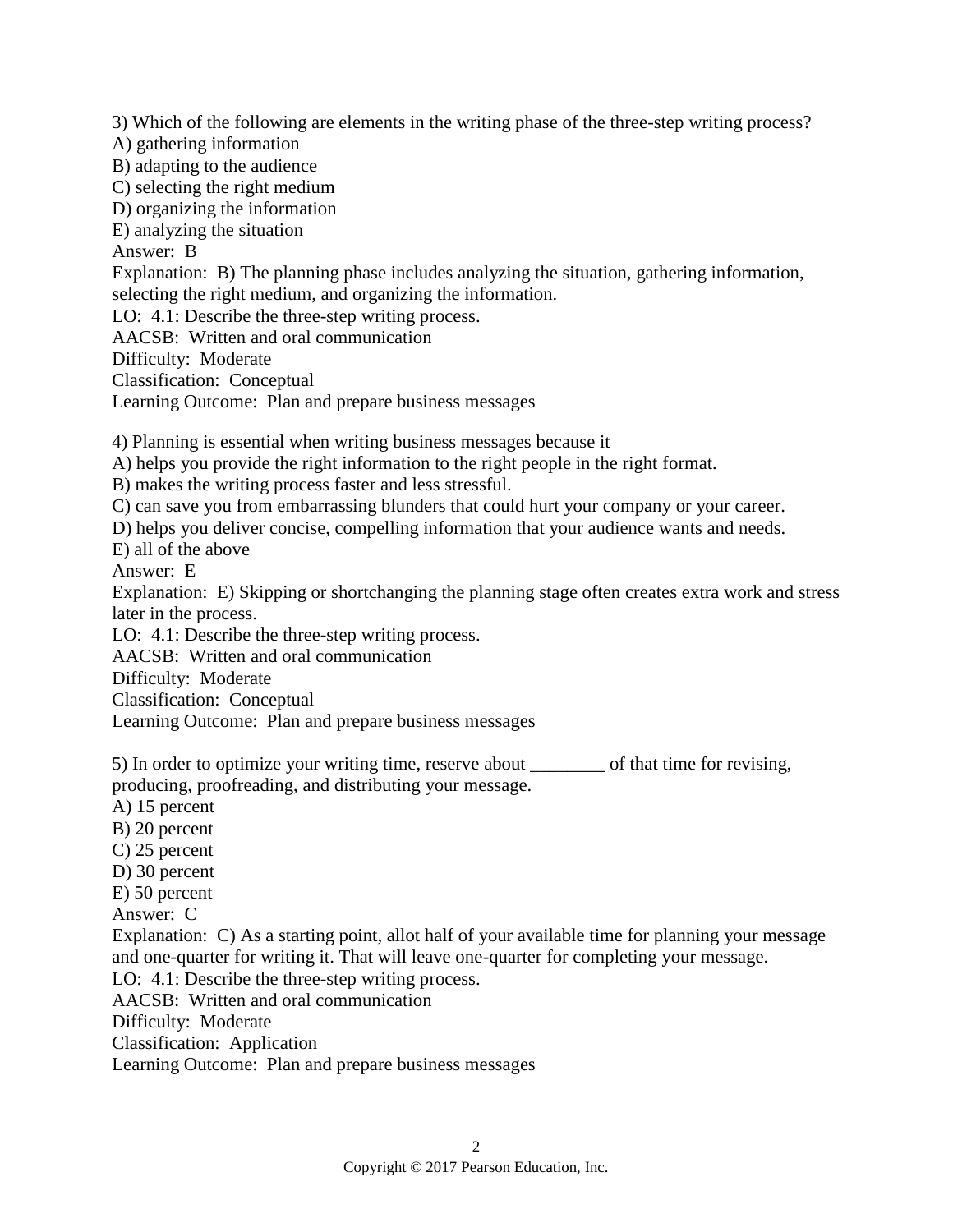6) Inexperienced communicators may be tempted to

A) spend too long planning important messages.

B) overestimate the time it takes to complete business messages.

C) dive directly into writing the message without taking sufficient time to plan.

D) waste too much time revising and editing messages.

E) seek excessive input from colleagues when creating messages.

Answer: C

Explanation: C) Inexperienced communicators are often tempted to dive directly into writing. However, skipping and shortchanging the planning stage often creates extra work and stress later in the process. First, thoughtful planning is necessary to make sure you provide the right information in the right format to the right people. Second, with careful planning, the writing stage is faster, easier, and a lot less stressful. Third, planning can save you from embarrassing blunders that could hurt your company or your career.

LO: 4.1: Describe the three-step writing process.

AACSB: Written and oral communication

Difficulty: Moderate

Classification: Critical Thinking

Learning Outcome: Plan and prepare business messages

7) The goal of the three-step writing process is to help a writer develop messages that are

A) using a variety of mediums.

B) organized based on a direct approach.

C) sensitive.

D) well planned.

E) effective and efficient.

Answer: E

Explanation: E) The three-step writing process helps ensure that your messages are both effective (meeting your audience's needs and getting your points across) and efficient (making the best use of your time and your audience's time).

LO: 4.1: Describe the three-step writing process.

AACSB: Written and oral communication

Difficulty: Moderate

Classification: Conceptual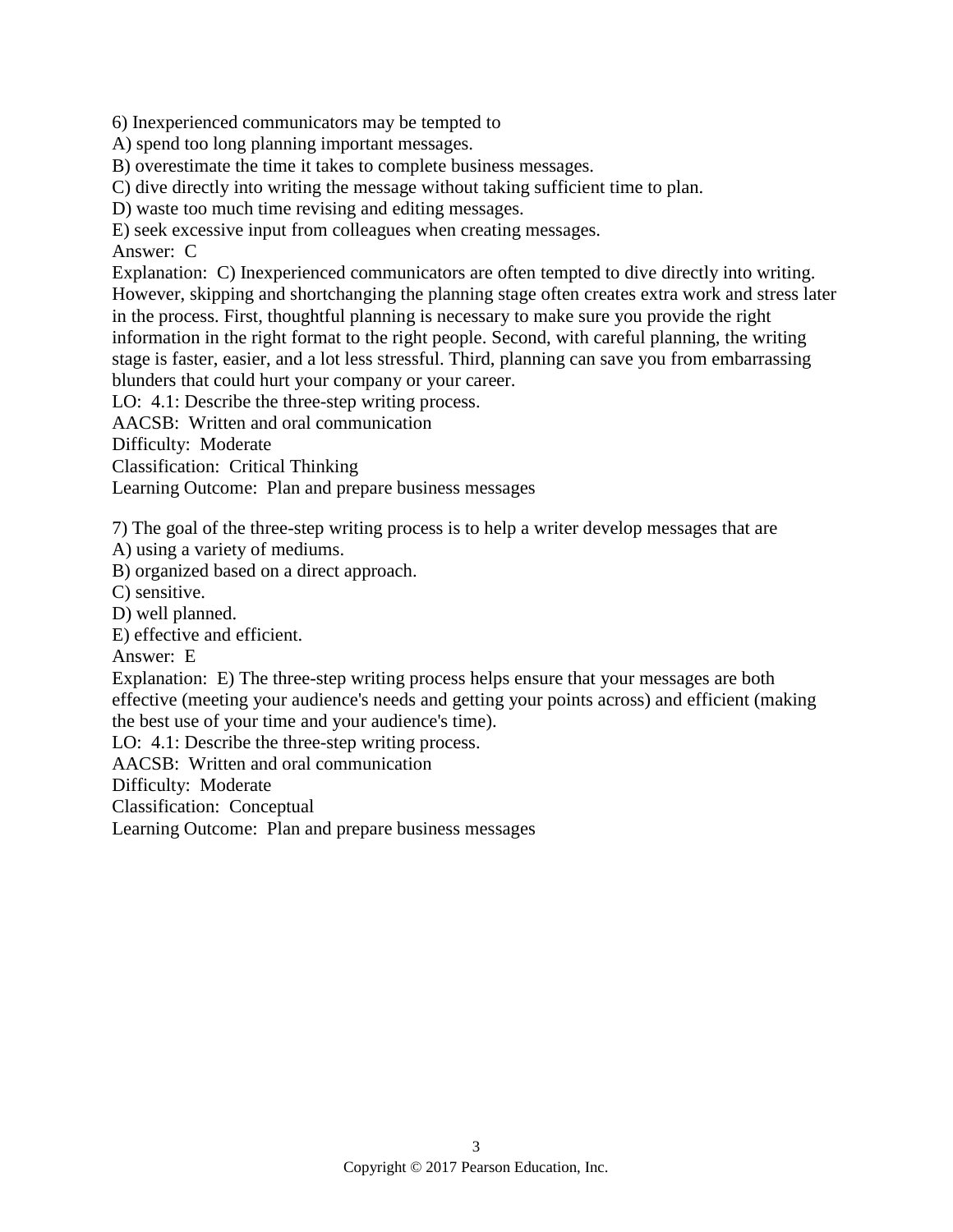8) During the planning phase of the writing process,

A) adapt your ideas to the audience's needs.

B) determine scope.

C) choose strong, meaningful words.

D) evaluate content.

E) outline coherent paragraphs.

Answer: B

Explanation: B) To plan any message, first analyze the situation, then gather in information you will need, select the right medium and organize the information by defining your main idea, limiting your scope, selecting the direct or indirect approach, and outlining your content.

LO: 4.1: Describe the three-step writing process.

AACSB: Written and oral communication

Difficulty: Difficult

Classification: Synthesis

Learning Outcome: Plan and prepare business messages

9) Completing the business message includes

A) producing the message, including design and layout decisions.

B) adapting the message to the audience with appropriate writing style.

C) composing the message, including strong words and effective sentences.

D) developing coherent paragraphs.

E) selecting the right medium to deliver the message.

Answer: A

Explanation: A) When producing your message, put it into the form that your audience will receive and review all design and layout decisions for an attractive, professional appearance.

LO: 4.1: Describe the three-step writing process.

AACSB: Written and oral communication

Difficulty: Moderate

Classification: Application

Learning Outcome: Plan and prepare business messages

10) How does careful planning of a business message save time?

A) Planning allows the writer to incorporate a wide variety of ideas.

B) Planning allows writers to dive directly into the writing process.

C) Planning reduces rework.

D) Planning allows the writer to produce work that showcases professional qualifications.

E) Planning focuses on one specific goal.

Answer: C

Explanation: C) Reserving half your time for planning might seem excessive, but as the next section explains, careful planning usually saves time overall by focusing your writing and reducing rework.

LO: 4.1: Describe the three-step writing process.

AACSB: Written and oral communication

Difficulty: Moderate

Classification: Conceptual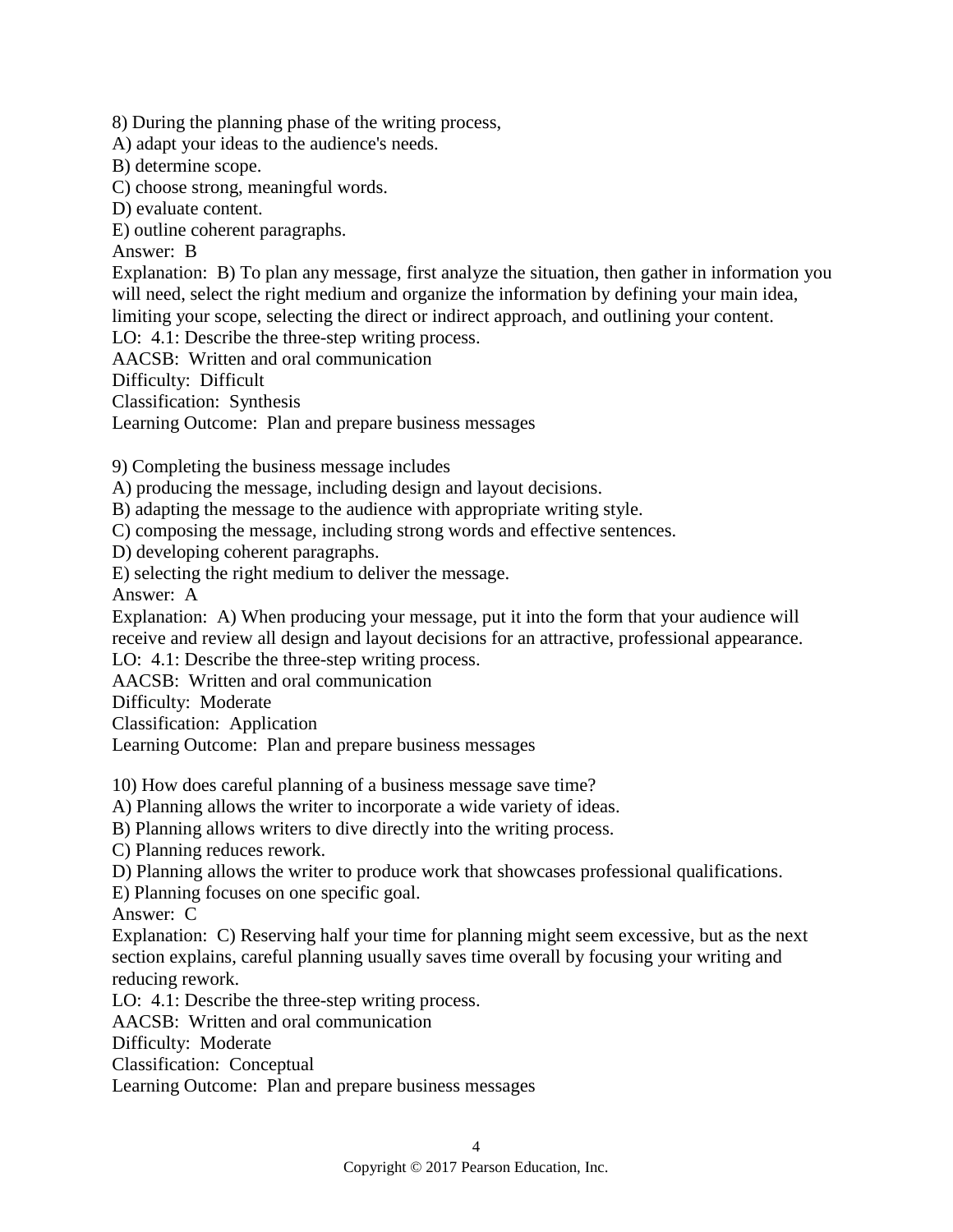11) When allocating your time among the three stages of the writing process, you should use about a fourth of the time for planning, half the time for writing, and a quarter of the time for completing.

Answer: FALSE

Explanation: The proportions stated above are incorrect: you should use about half of your time for planning, and a quarter of your time for both writing and completing.

LO: 4.1: Describe the three-step writing process.

AACSB: Written and oral communication

Difficulty: Moderate

Classification: Application

Learning Outcome: Plan and prepare business messages

12) When developing a business message, the message should be adapted to your specific audience after planning the message. Answer: TRUE Explanation: After you've planned your message, adapt to your audience with sensitivity, relationship skills, and an appropriate writing style. Then you're ready to compose your message by choosing strong words, creating effective sentences, and developing coherent paragraphs. LO: 4.1: Describe the three-step writing process. AACSB: Written and oral communication Difficulty: Moderate

Classification: Critical Thinking

Learning Outcome: Plan and prepare business messages

13) What are the four tasks involved in planning business messages?

Answer: Planning business messages involves four tasks: (1) analyzing the situation by defining your purpose and developing a profile of your audience; (2) gathering information that will meet your audience's needs; (3) selecting the right medium to deliver your message; and (4) organizing the information by defining your main idea, limiting your scope, selecting a direct or an indirect approach, and outlining your content.

LO: 4.1: Describe the three-step writing process.

AACSB: Written and oral communication

Difficulty: Difficult

Classification: Conceptual

Learning Outcome: Plan and prepare business messages

14) Explain each phase of the three-step writing process.

Answer: The three-step writing process includes planning, writing, and completing the business message. Planning involves analyzing the situation, gathering information, selecting the right medium for your message, and organizing the information. Writing the message involves adapting to your audience and composing your message. Completing a business message includes revising, producing, proofreading, and distributing it. LO: 4.1: Describe the three-step writing process.

AACSB: Written and oral communication

Difficulty: Moderate

Classification: Conceptual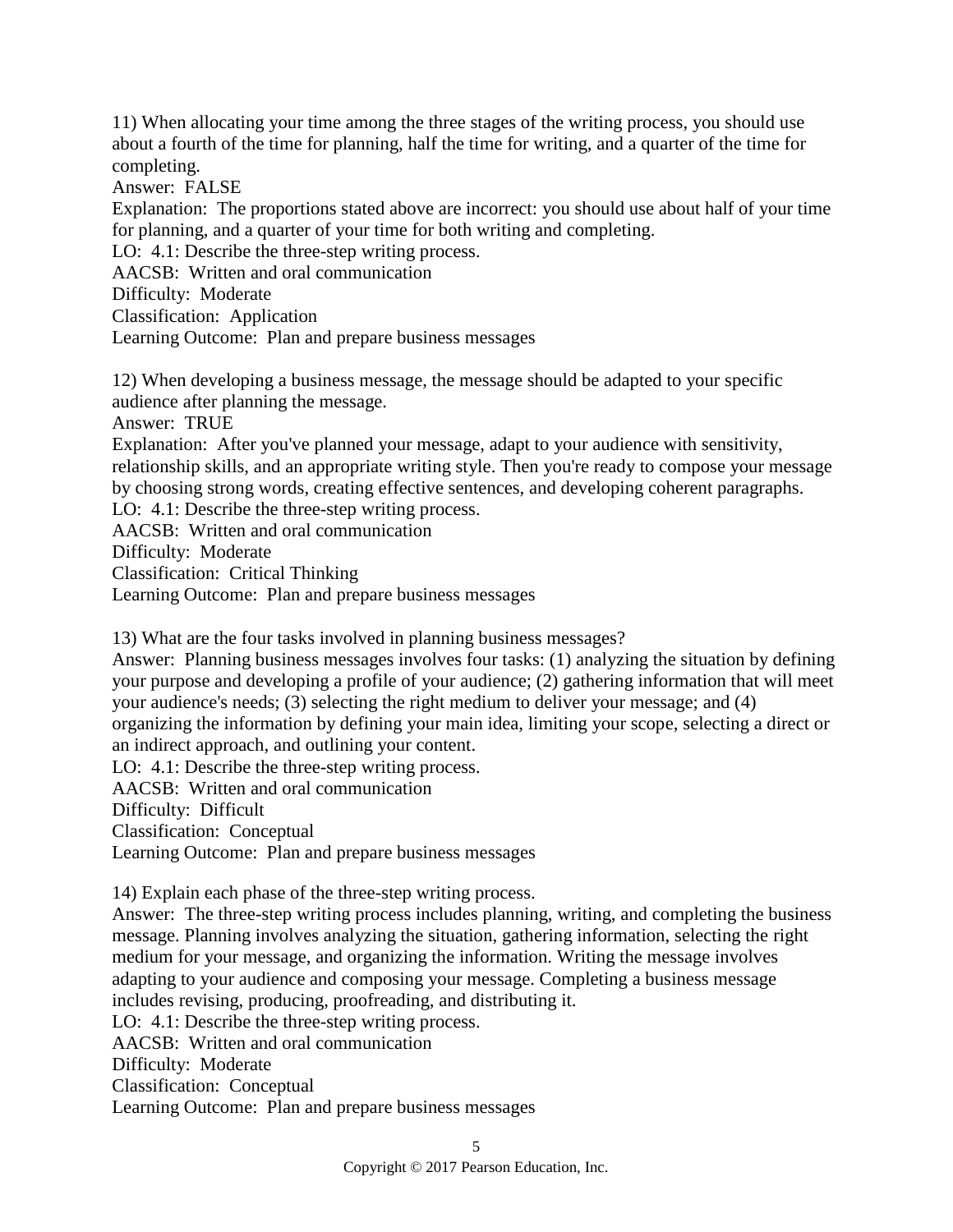15) Which of the following is a general category common to business communication?

A) to inform

B) to entertain

C) to negotiate

D) to dictate

E) to punish

Answer: A

Explanation: A) All business messages fit into one of three categories: they aim to inform, persuade, or to collaborate with the audience. Negotiation is not a major category of business communication so it might fit under the heading of any of the other three major categories. LO: 4.2: Explain why it's important to analyze a communication situation in order to define your

purpose and profile your audience before writing a message.

AACSB: Written and oral communication

Difficulty: Moderate

Classification: Conceptual

Learning Outcome: Plan and prepare business messages

16) An example of a specific purpose for a business message would be

A) to impart information to the audience.

B) to inform employees about the new vacation policy.

C) to persuade readers to take action.

D) to obtain audience participation and collaboration.

E) to make a specific point.

Answer: B

Explanation: B) A specific purpose cannot be a general task, such as to impart information. The information in a specific purpose must refer to what you actually hope to accomplish with the message – not simply to inform, but to inform employees specifically about a new vacation policy.

LO: 4.2: Explain why it's important to analyze a communication situation in order to define your purpose and profile your audience before writing a message.

AACSB: Written and oral communication

Difficulty: Moderate

Classification: Critical Thinking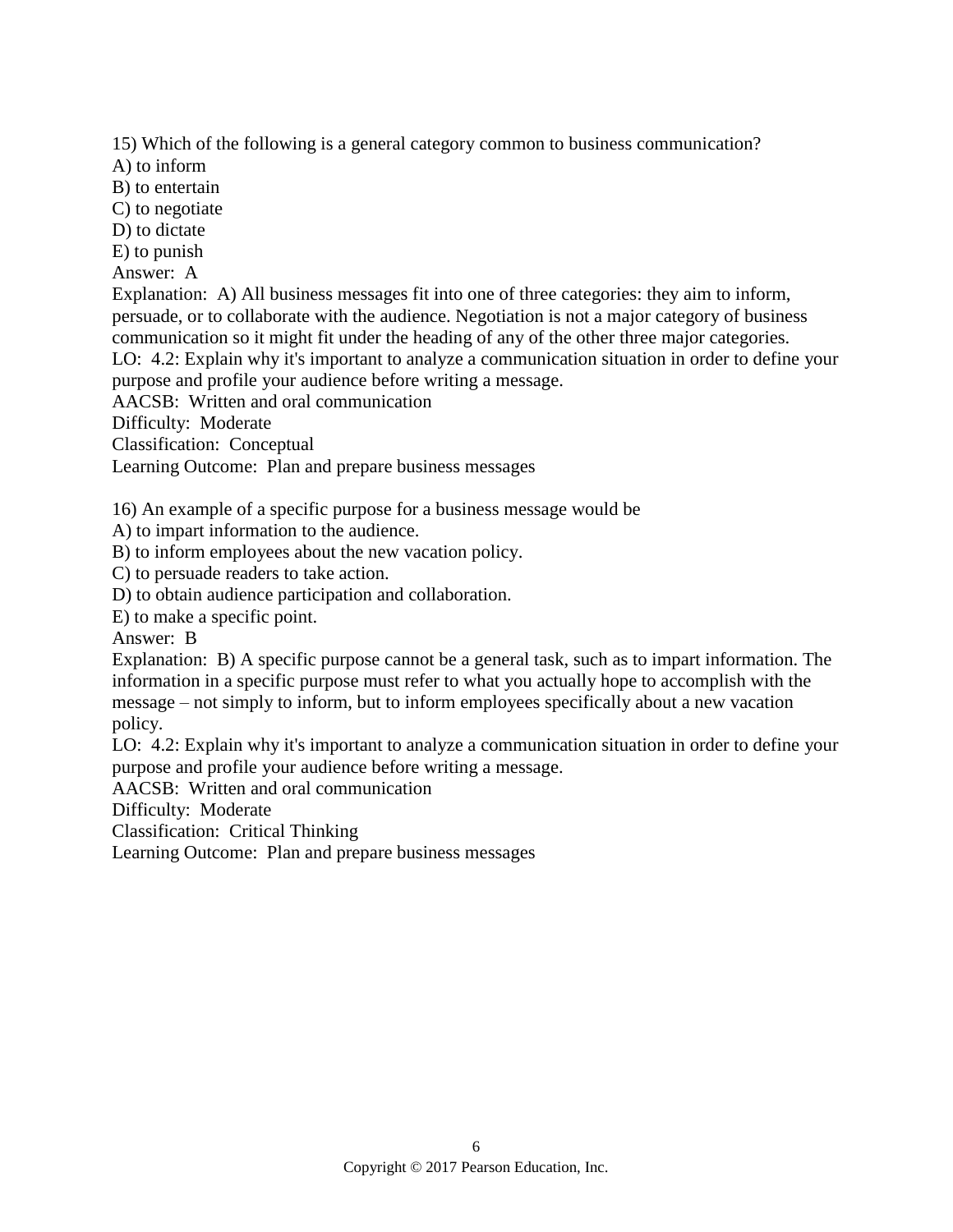17) Most messages should not be sent unless they will

A) bring about a change.

B) increase your chances of being promoted.

C) please your boss.

D) end on a positive note.

E) promote self-interests.

Answer: A

Explanation: A) A message that does not aim to initiate change is usually a waste of time for you and your audience. For example, to send a message to make a complaint about people violating the company's smoking ban is an empty gesture, unless you are asking for a specific change to occur, such as some kind of consequence for violating the ban.

LO: 4.2: Explain why it's important to analyze a communication situation in order to define your purpose and profile your audience before writing a message.

AACSB: Written and oral communication

Difficulty: Moderate

Classification: Conceptual

Learning Outcome: Plan and prepare business messages

18) In most cases, a message should be deferred or canceled if

A) your news is bad.

B) someone else wants to deliver it.

C) your audience is highly receptive.

D) the time is wrong.

E) you have important information to share, but it could get you into trouble.

Answer: D

Explanation: D) Timing of messages is always critical. For example, a request for logistical help for your team during a time of company crisis is almost sure to be ignored. Instead, wait for the time in which your audience can properly tend to the issue.

LO: 4.2: Explain why it's important to analyze a communication situation in order to define your purpose and profile your audience before writing a message.

AACSB: Written and oral communication

Difficulty: Easy

Classification: Conceptual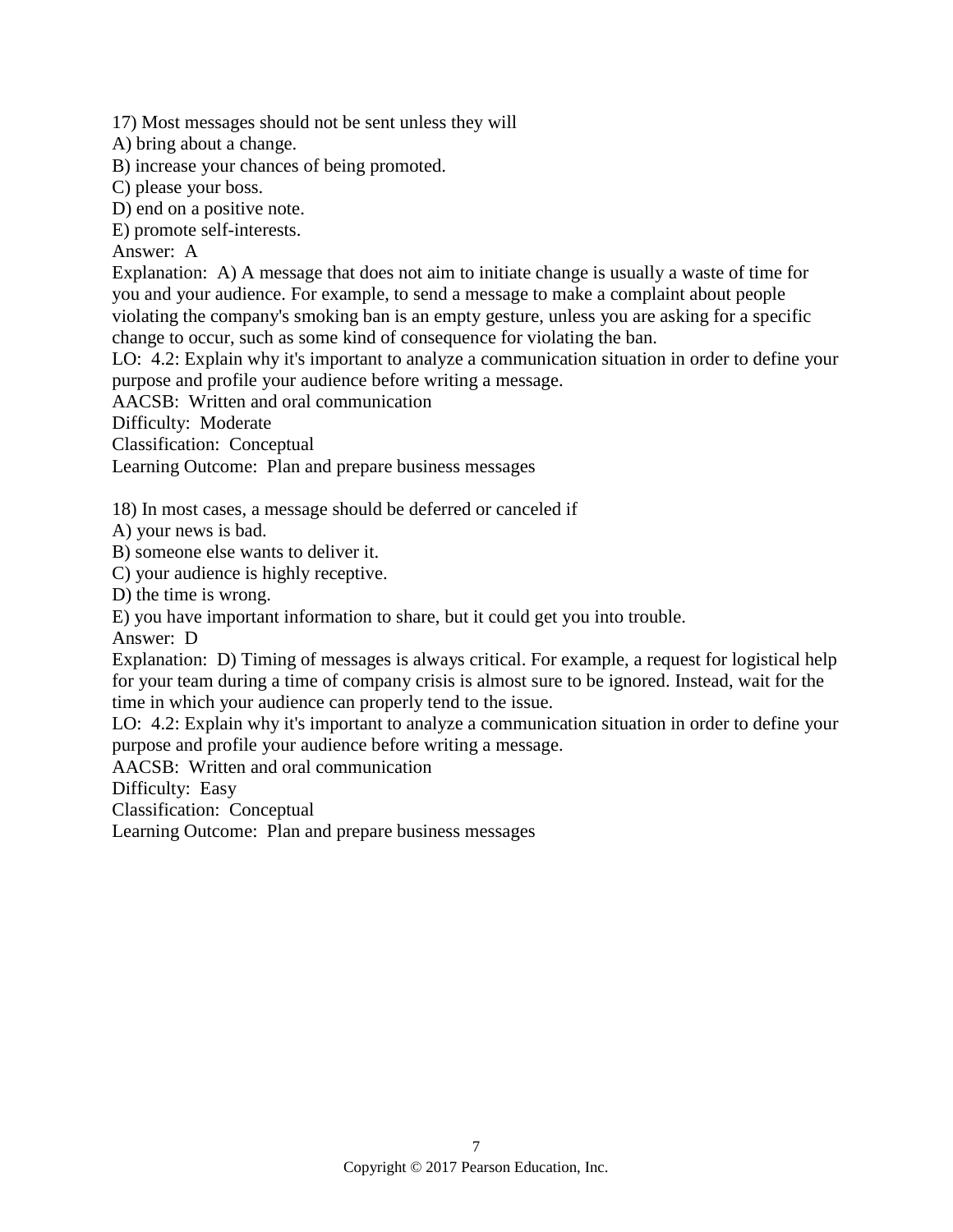19) The primary audience for your message should always include

A) all who receive it.

B) the key decision makers in the audience.

C) those people with the highest status.

D) those people who represent the opinions and attitudes of the majority.

E) those people who might see a copy of the message at some point in the future.

Answer: B

Explanation: B) The audience for your message will vary from situation to situation. However, people who are in a position to make a decision about your issue must be in the audience.

LO: 4.2: Explain why it's important to analyze a communication situation in order to define your purpose and profile your audience before writing a message.

AACSB: Written and oral communication

Difficulty: Moderate

Classification: Conceptual

Learning Outcome: Plan and prepare business messages

20) In general, for internal communication, the higher up your message goes, the

A) more details people want to see.

B) fewer details people want to see.

C) less likely you are to run into ethical problems.

D) more likely you are to run into ethical problems.

E) more ambiguous you should be.

Answer: B

Explanation: B) In general, the higher up a person is in an organization, the more he or she deals with big picture issues of strategy and planning. Therefore, when drafting messages for higher level audiences stick to the big picture and include only critical details.

LO: 4.2: Explain why it's important to analyze a communication situation in order to define your purpose and profile your audience before writing a message.

AACSB: Written and oral communication

Difficulty: Moderate

Classification: Conceptual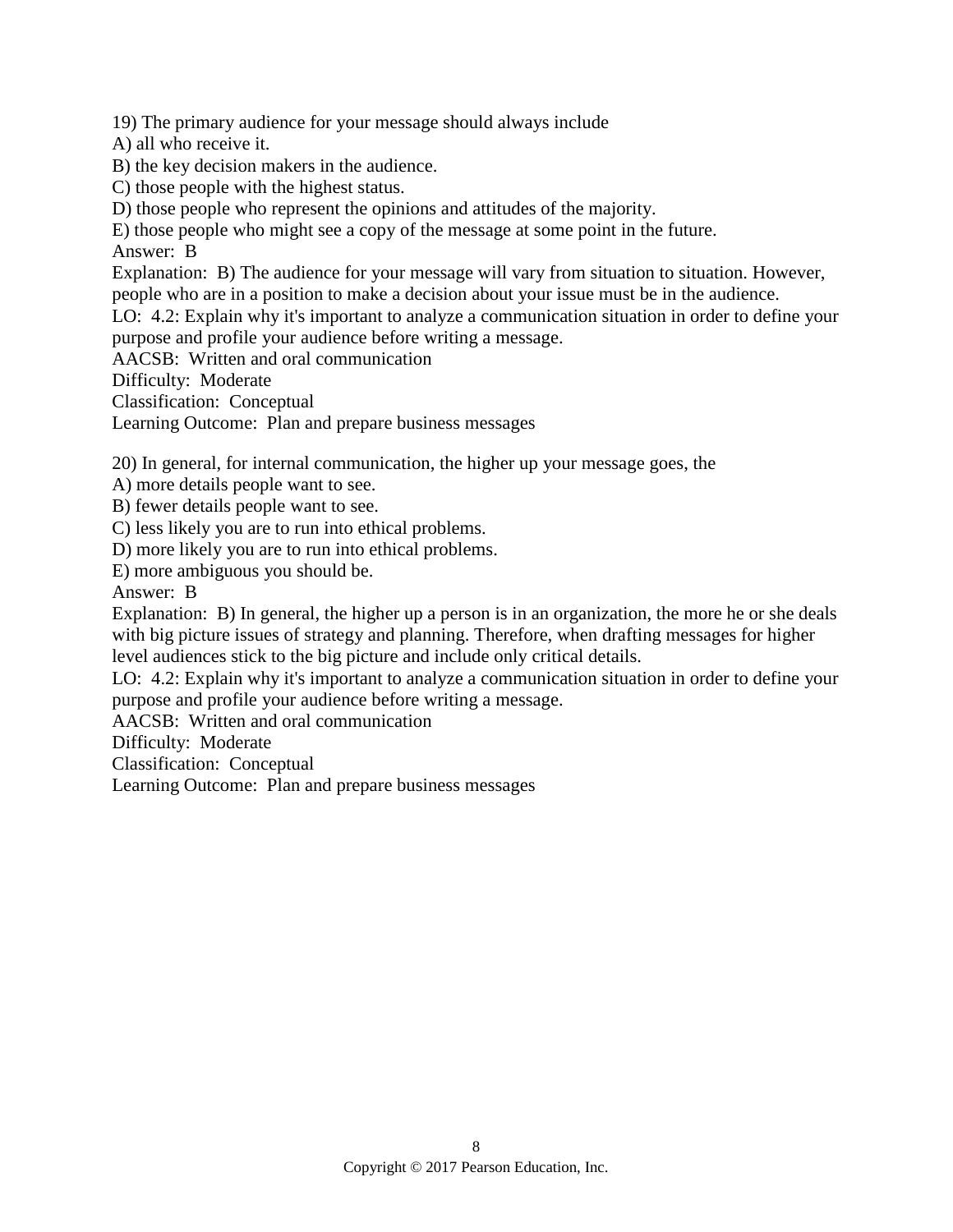21) Messages should contain more supporting detail and background information when

A) you expect a favorable response.

B) you and your audience do not share the same general background.

C) you and your audience share the same general background.

D) you are concerned about possible legal action.

E) you are attempting to shift blame.

Answer: B

Explanation: B) When your audience is familiar with the topic, you can focus on the issue at hand and not worry about supplying supporting information. However, when your audience is not familiar with the topic, you may need to provide some educational material to get your readers up to speed.

LO: 4.2: Explain why it's important to analyze a communication situation in order to define your purpose and profile your audience before writing a message.

AACSB: Written and oral communication

Difficulty: Moderate

Classification: Conceptual

Learning Outcome: Plan and prepare business messages

22) Forecasting your audience's reaction to your message is

A) impossible—there's no way to know what it will be.

B) vital, because potential audience reaction affects message organization.

C) helpful only for internal communication.

D) helpful only for external communication.

E) designed based upon each receiver's potential response.

Answer: B

Explanation: B) Try to gauge your audience's reaction before you write your message. If you expect a favorable reaction, for example, you can be more direct in stating your conclusions up front without taking time to build your case. If you expect an unfavorable reaction, spend more effort building your case.

LO: 4.2: Explain why it's important to analyze a communication situation in order to define your purpose and profile your audience before writing a message.

AACSB: Written and oral communication

Difficulty: Difficult

Classification: Conceptual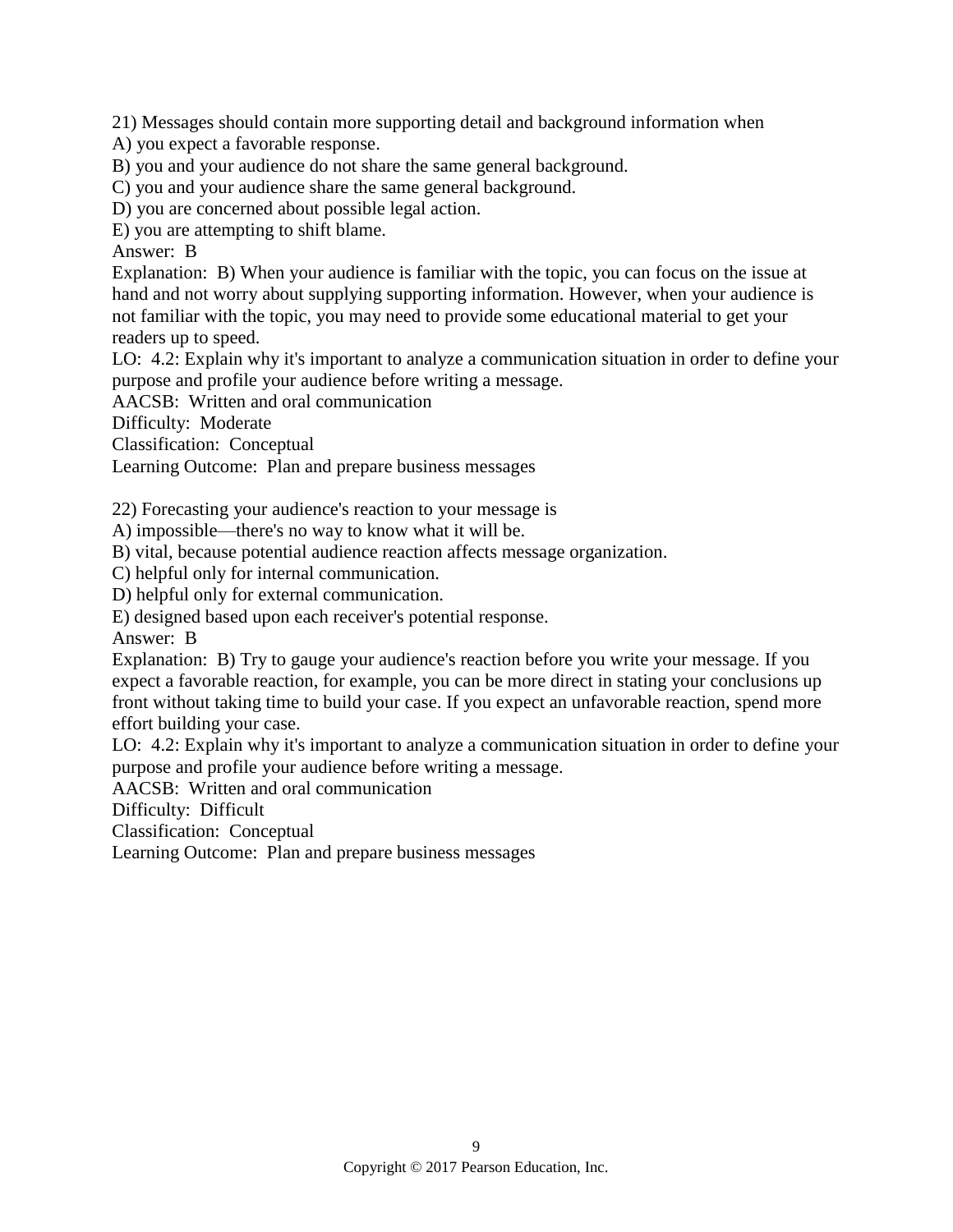23) You're writing a proposal to give permission to some employees at your company to telecommute. You know management will be skeptical, so you should

A) be as straightforward as possible about stating your conclusions and recommendations.

B) avoid stating your conclusions and recommendations.

C) use less evidence in support of your points.

D) build your case carefully, stating clear reasons for each conclusion you draw and recommendation you make.

E) be aggressive in making your case, saying that many good employees will leave if the company fails to adopt your proposal.

Answer: D

Explanation: D) When the audience is skeptical, you need to win them over with facts and logic. Therefore, avoid stating conclusions and recommendations up front and instead focus on establishing why those conclusions and recommendations make sense for the situation.

LO: 4.2: Explain why it's important to analyze a communication situation in order to define your purpose and profile your audience before writing a message.

AACSB: Written and oral communication

Difficulty: Difficult

Classification: Critical Thinking

Learning Outcome: Plan and prepare business messages

24) When determining what you hope to accomplish with a message, you must consider the A) tone.

B) general purpose.

C) word choice.

D) audience.

E) specific purpose.

Answer: E

Explanation: E) Within the scope of its general purpose, each message also has a specific purpose, which identifies what you hope to accomplish with your message and what your audience should do or think after receiving your message.

LO: 4.2: Explain why it's important to analyze a communication situation in order to define your purpose and profile your audience before writing a message.

AACSB: Written and oral communication

Difficulty: Difficult

Classification: Critical Thinking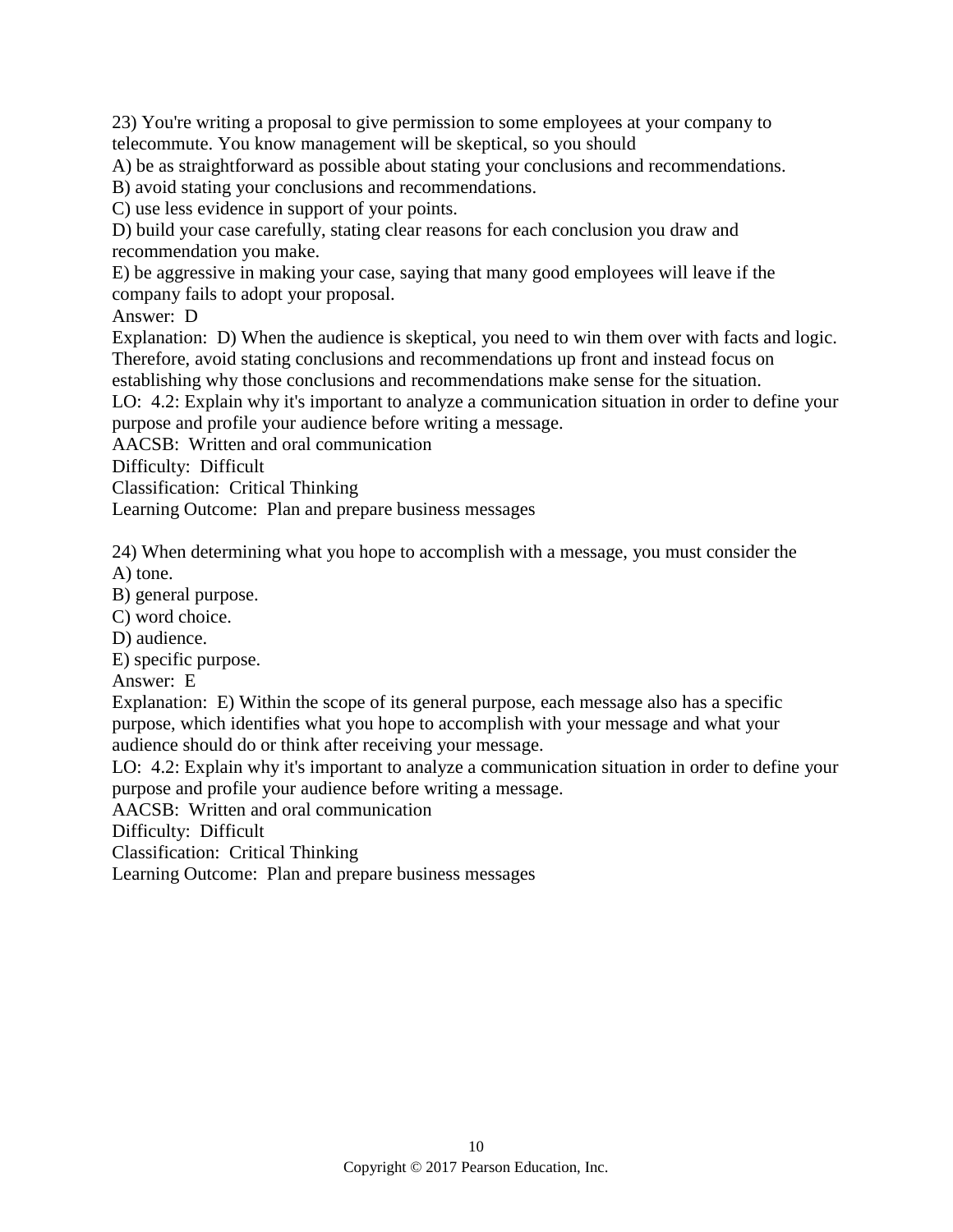25) By forecasting the audience's probably reaction, a writer can better determine

A) who key decision makers are.

B) when to state conclusions and recommendations.

C) level of understanding.

D) attitudes and experiences.

E) best medium for delivery.

Answer: B

Explanation: B) Potential audience reaction affects message organization. If you expect a favorable response, you can state conclusions and recommendations up front and offer minimal supporting evidence. If you expect skepticism, you can introduce conclusions gradually and with more proof.

LO: 4.2: Explain why it's important to analyze a communication situation in order to define your purpose and profile your audience before writing a message.

AACSB: Written and oral communication

Difficulty: Moderate

Classification: Critical Thinking

Learning Outcome: Plan and prepare business messages

26) Even if nothing will change because of your message, you should send it if you believe it is important.

Answer: FALSE

Explanation: In general, if a message will not bring about a substantive change on the part of your audience or someone else, it is probably not worth sending.

LO: 4.2: Explain why it's important to analyze a communication situation in order to define your purpose and profile your audience before writing a message.

AACSB: Written and oral communication

Difficulty: Difficult

Classification: Conceptual

Learning Outcome: Plan and prepare business messages

27) When analyzing your audience, you should ignore everyone except the key decision makers. Answer: FALSE

Explanation: The main priority for your message should be to address the concerns of the people who are in a position to make a decision about whatever you are proposing.

LO: 4.2: Explain why it's important to analyze a communication situation in order to define your purpose and profile your audience before writing a message.

AACSB: Written and oral communication

Difficulty: Moderate

Classification: Conceptual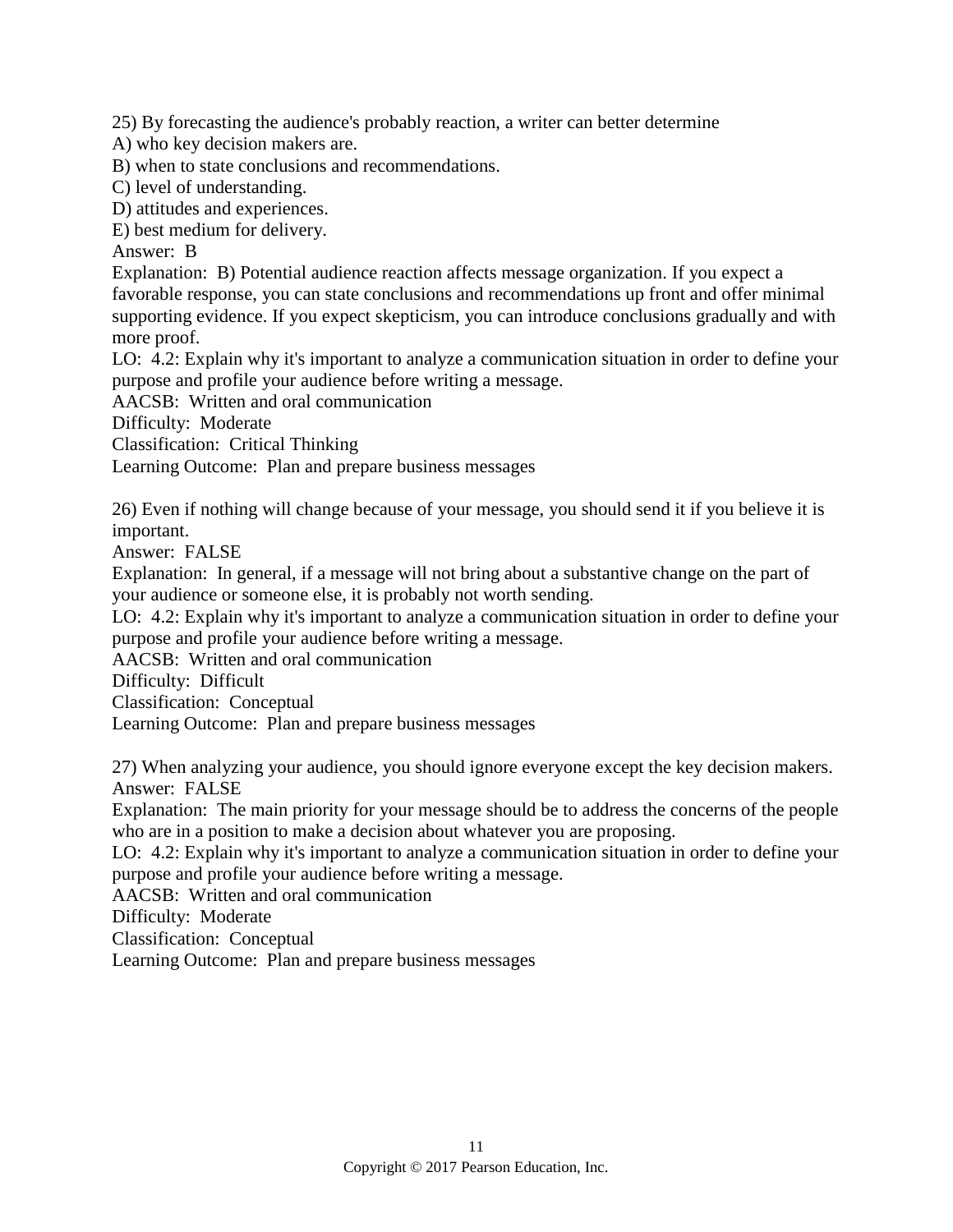28) Describe at least three of the tasks involved in developing an audience profile. Answer: Developing an audience profile involves identifying your primary audience and determining its size, geographic distribution, and composition. It also requires gauging your audience's level of understanding, considering their expectations and preferences, and forecasting their probable reaction to your message.

LO: 4.2: Explain why it's important to analyze a communication situation in order to define your purpose and profile your audience before writing a message.

AACSB: Written and oral communication

Difficulty: Moderate

Classification: Conceptual

Learning Outcome: Plan and prepare business messages

29) List at least three helpful questions to ask in evaluating the purpose of a message.

Answer: Once you have determined the specific purpose of a business message, you can decide whether that purpose merits the time and effort required for you to prepare and send the message. In order to test the purpose of a message, one should ask (1) Will anything change as a result of this message? (2) Is my purpose realistic? (3) Is the timing right? (4) Is the purpose acceptable to my organization?

LO: 4.2: Explain why it's important to analyze a communication situation in order to define your purpose and profile your audience before writing a message.

AACSB: Written and oral communication

Difficulty: Moderate

Classification: Conceptual

Learning Outcome: Plan and prepare business messages

30) A knowledge-management system

A) helps companies limit the amount of information employees store on the network.

B) enables organizations to test employees periodically to ensure they are doing adequate research.

C) is a centralized database of experiences and insights of employees throughout an organization. D) is a tool for creating a bibliography when writing long reports.

E) is an expensive scan-and-save system for converting paper documents to electronic files. Answer: C

Explanation: C) If your organization has a knowledge management system, you may be able to find old studies, evaluations, and reports that can help you draw conclusions about your topic and support the case you are making.

LO: 4.3: Discuss information-gathering options for simple messages and identify three attributes of quality information.

AACSB: Written and oral communication

Difficulty: Easy

Classification: Conceptual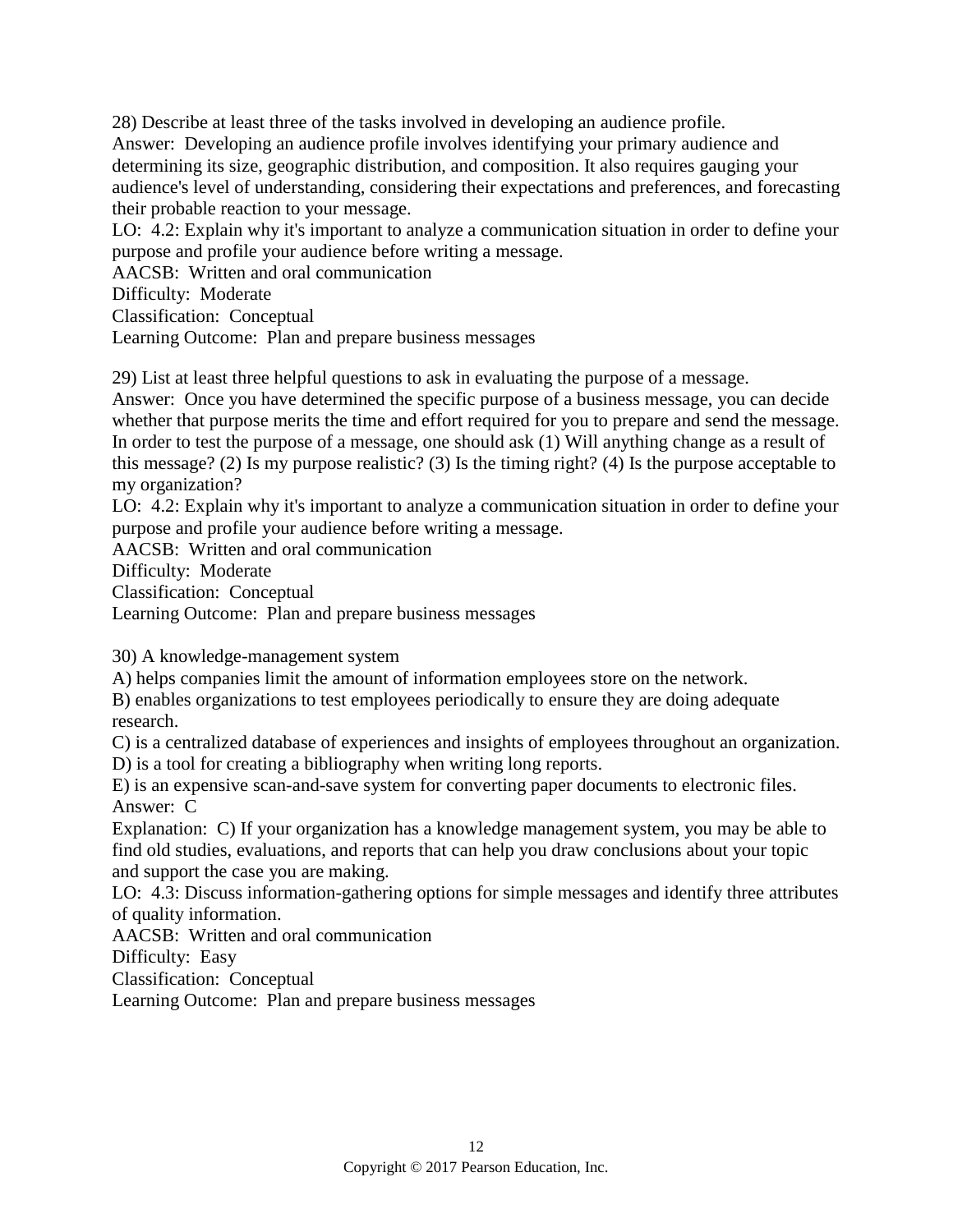31) Informal techniques for gathering insights and focusing your research efforts do *not* include

A) listening to the community.

B) asking the audience for input.

C) distributing questionnaires and surveys.

D) reviewing reports and other company documents.

E) talking with supervisors, colleagues, and customers.

Answer: C

Explanation: C) The following informal techniques can help you gather insights and guide your research efforts: consider the audience's perspective; listen to the community; talk with supervisors, colleagues, or customers; and ask your audience for input.

LO: 4.3: Discuss information-gathering options for simple messages and identify three attributes of quality information.

AACSB: Written and oral communication

Difficulty: Moderate

Classification: Application

Learning Outcome: Plan and prepare business messages

32) When gathering information for a business message, keep in mind that audiences respond best to information that

A) they could have found by doing their own research.

B) has not been categorized or grouped in any way.

C) has been filtered and prioritized according to their needs.

D) pertains to a broad cross-section of possible scenarios.

E) is confidential in nature.

Answer: C

Explanation: C) Audiences respond best to information that has been filtered and prioritized to meet their needs.

LO: 4.3: Discuss information-gathering options for simple messages and identify three attributes of quality information.

AACSB: Reflective thinking

Difficulty: Moderate

Classification: Critical Thinking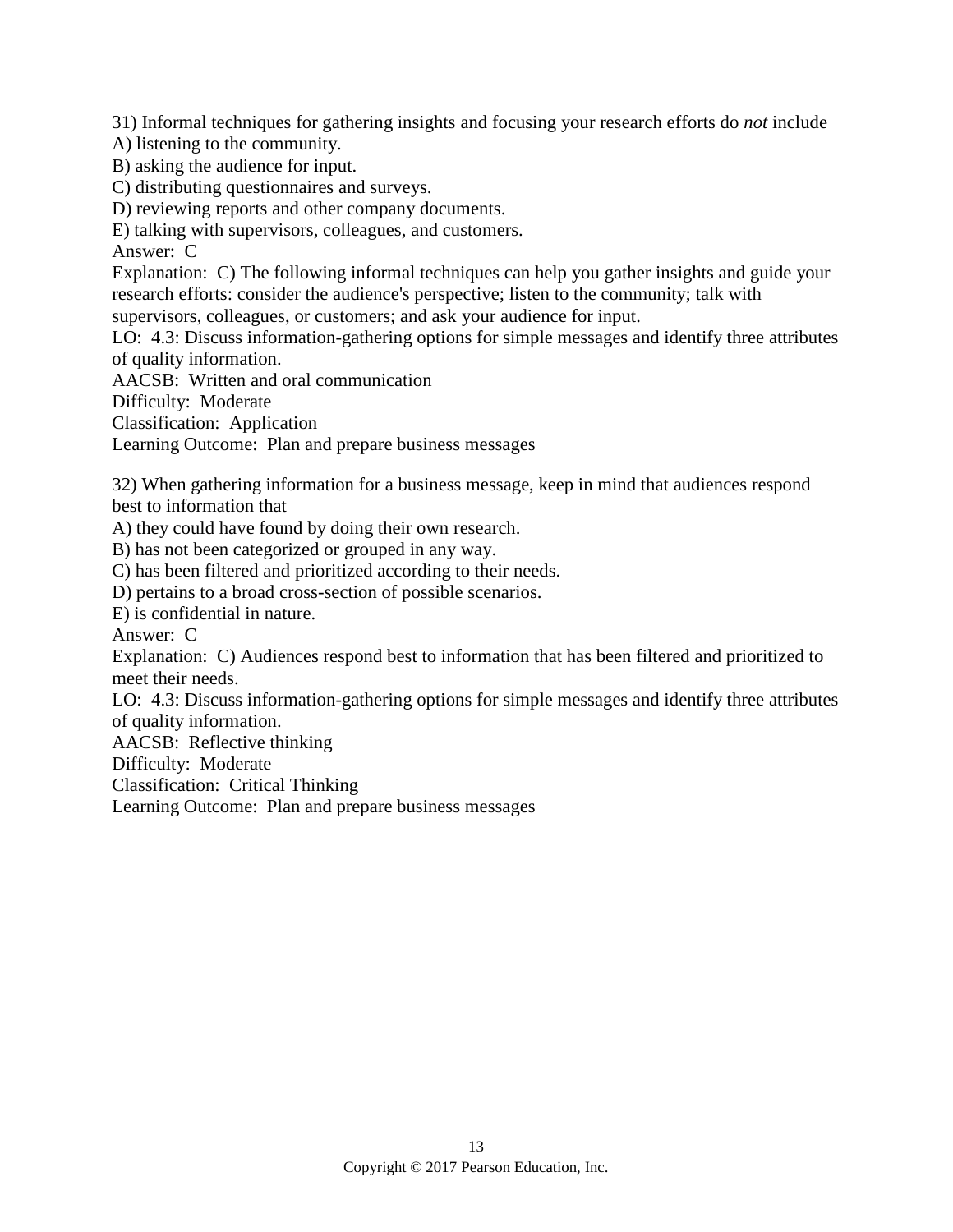33) When meeting your audience's informational needs, you should emphasize ideas

A) that will be of greatest interest to the audience.

B) that won't cause controversy.

C) that will have the least impact on the audience.

D) that don't need supporting evidence.

E) that the audience doesn't know.

Answer: A

Explanation: A) Determining your audience's needs can be a tricky proposition. If the request is open-ended—for example, "Find out something about the market for oversized tennis rackets," you may take some leeway in what you research. On the other hand, if the request is specific,

"Find data on the ProStar 110 racket," stick precisely to what was specified, the ProStar 110 racket.

LO: 4.3: Discuss information-gathering options for simple messages and identify three attributes of quality information.

AACSB: Written and oral communication

Difficulty: Difficult

Classification: Conceptual

Learning Outcome: Plan and prepare business messages

34) A good way to test the thoroughness of your business message is to check it for

A) a main idea.

B) a purpose.

C) the who, what, when, where, why, and how.

D) accuracy.

E) contradictory opinions.

Answer: C

Explanation: C) The *who* identifies the person or persons involved in the message. The *what* identifies the message's topic. The *when* tells the time in which the issue is important. The *how* tells how you expect action to be taken on the issue. The *why* tells why the issue is important to both you and your audience.

LO: 4.3: Discuss information-gathering options for simple messages and identify three attributes of quality information.

AACSB: Written and oral communication

Difficulty: Easy

Classification: Conceptual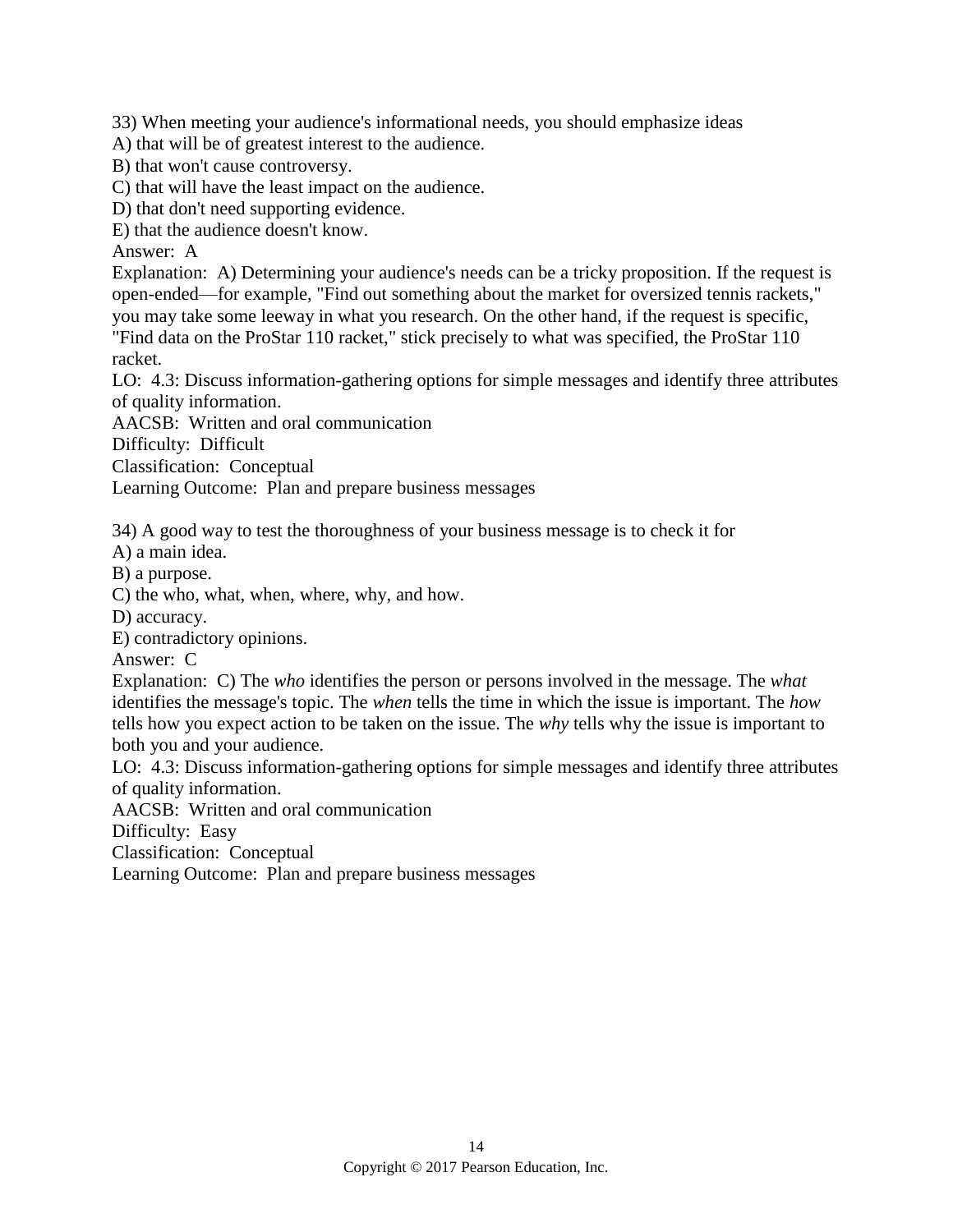35) After sending project cost estimates to a longtime client, you realize you failed to include information on some discount options. The best thing to do is

A) take no action.

B) blame someone else.

C) contact the primary audience immediately and correct the error.

D) start looking for a new job.

E) send a follow-up message, but explain that you just received the information.

Answer: C

Explanation: C) Making the correction right away can avoid any serious consequences from the error and it should minimize negative consequences for you.

LO: 4.3: Discuss information-gathering options for simple messages and identify three attributes of quality information.

AACSB: Written and oral communication

Difficulty: Moderate

Classification: Synthesis

Learning Outcome: Plan and prepare business messages

36) A good way to test the thoroughness of your message is to use the \_\_\_\_\_\_\_\_ to ask whether the message answers *who*, *what*, *when*, *where*, *why*, and *how*.

A) contrarian approach

B) journalistic approach

C) rhetorical approach

D) storytelling approach

E) free writing approach

Answer: B

Explanation: B) Use the journalistic approach to determine whether your message answers *who*, *what*, *when*, *where*, *why*, and *how*. By using this method, you can quickly tell whether a message fails to deliver.

LO: 4.3: Discuss information-gathering options for simple messages and identify three attributes of quality information.

AACSB: Written and oral communication

Difficulty: Moderate

Classification: Conceptual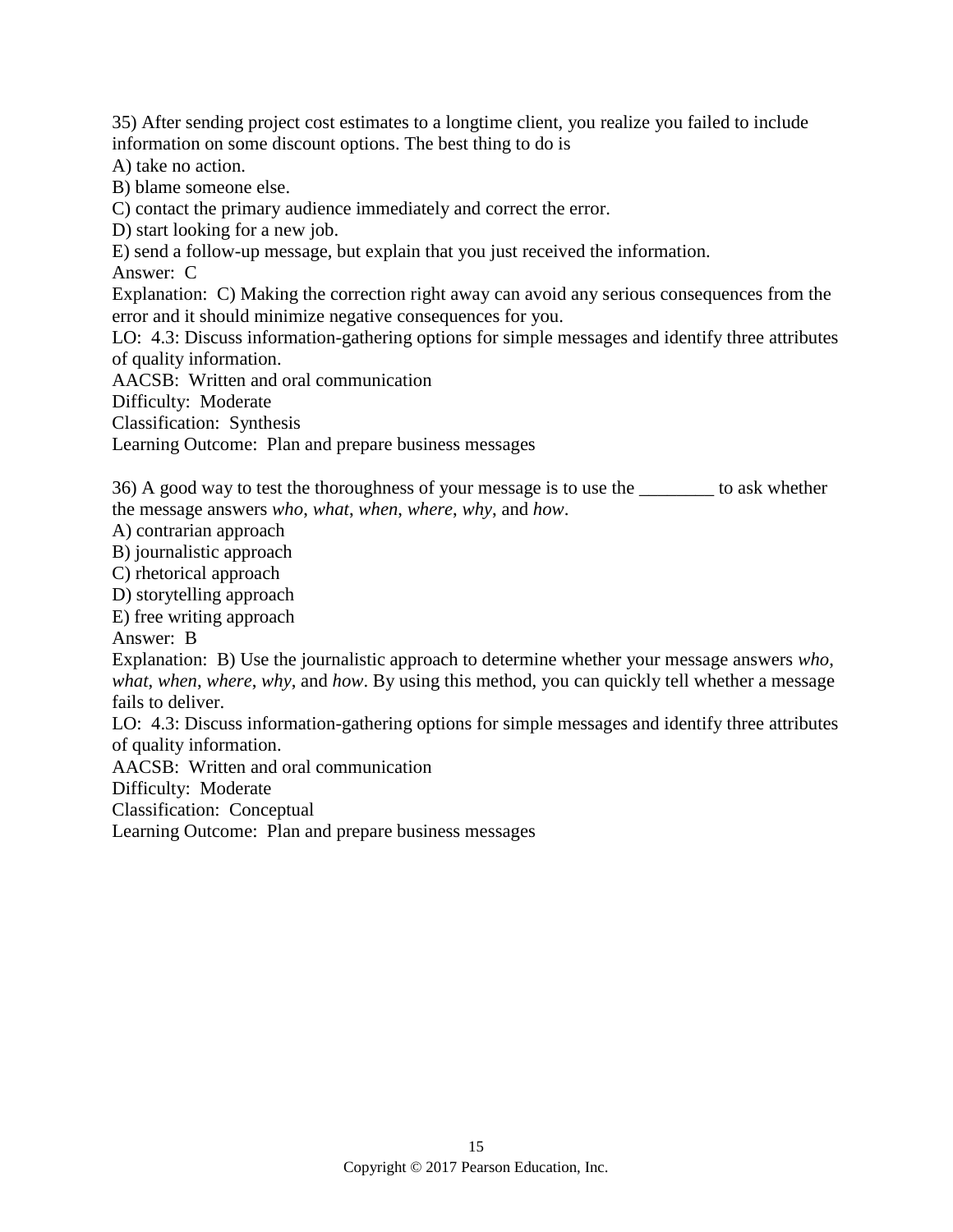37) When gathering information based on reports and company documents, a  $\qquad \qquad$  is useful.

A) library database

B) product enthusiast

C) conversation with a supervisor

D) journalistic approach

E) knowledge management system

Answer: E

Explanation: E) Annual reports, financial statements, news releases, blogs by industry experts, marketing reports, and customer surveys are just a few of the many potential sources. Find out whether your company has a knowledge management system, a centralized database that collects the experiences and insights of employees throughout the organization.

LO: 4.3: Discuss information-gathering options for simple messages and identify three attributes of quality information.

AACSB: Written and oral communication

Difficulty: Moderate

Classification: Critical Thinking

Learning Outcome: Plan and prepare business messages

38) When determining what an audience needs in order to move forward with a recommendation, a writer is

A) considering the audience's perspective.

B) listening to the community.

C) accessing a knowledge management system.

D) engaging in free writing.

E) finding their focus.

Answer: A

Explanation: A) Consider the audience's perspective. Put yourself in the audience's position. What are these people thinking, feeling, or planning? What information do they need in order to move forward? If you are initiating a conversation in a social media context, what information will stimulate discussion in your target communities?

LO: 4.3: Discuss information-gathering options for simple messages and identify three attributes of quality information.

AACSB: Written and oral communication

Difficulty: Moderate

Classification: Conceptual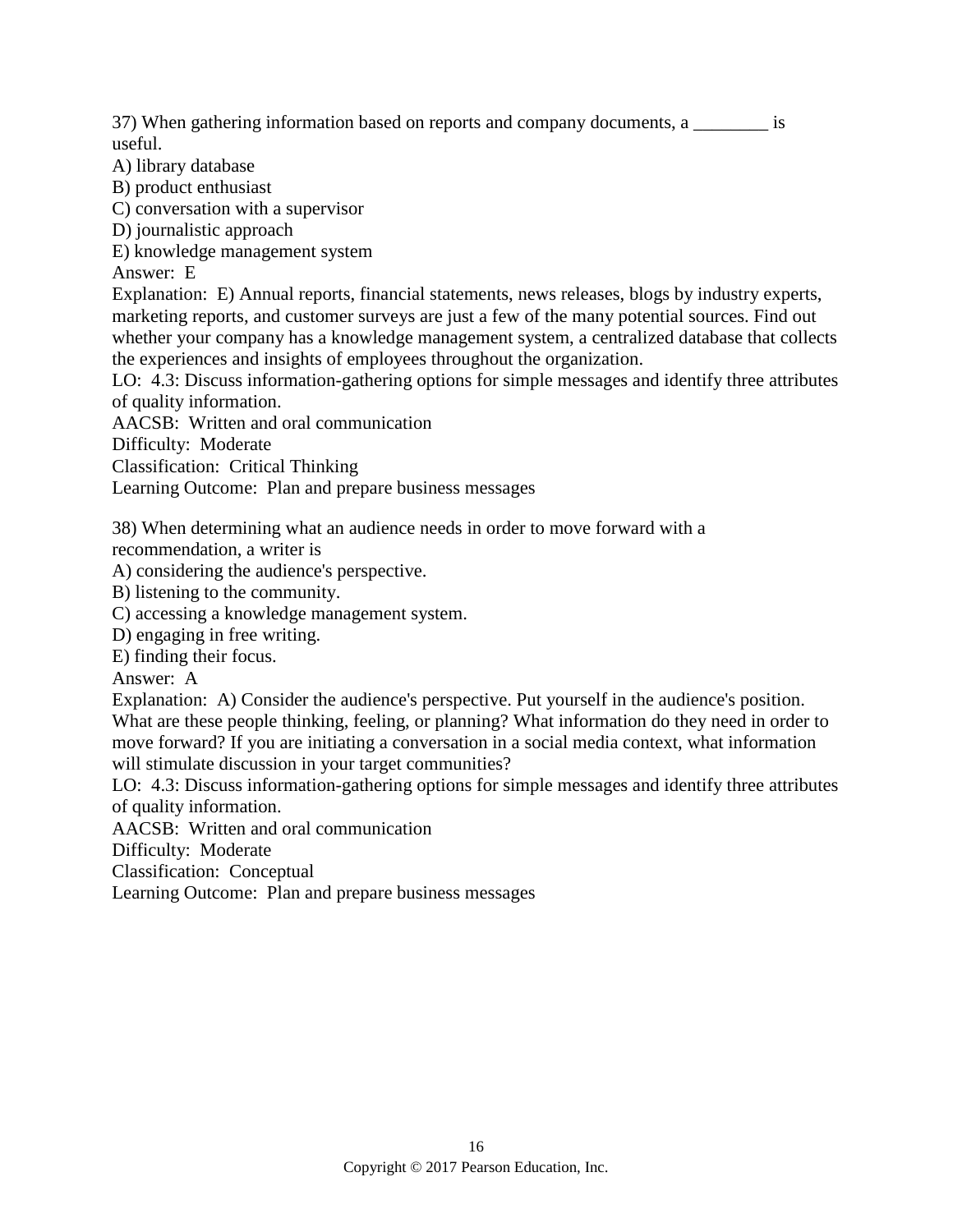39) The idea of free writing can be used as  $a(n)$  during the planning phase of the writing process.

- A) audience analysis tool
- B) discovery technique
- C) journalistic approach
- D) gathering technique
- E) way to determine form

Answer: B

Explanation: B) You can use some discovery techniques to help generate ideas and uncover possible avenues to research. One popular technique is free writing, in which you write whatever comes to mind, without stopping to make any corrections, for a set period of time.

LO: 4.3: Discuss information-gathering options for simple messages and identify three attributes of quality information.

AACSB: Written and oral communication

Difficulty: Moderate

Classification: Conceptual

Learning Outcome: Plan and prepare business messages

40) One effective informal method for learning more about your audience's information needs is to ask them directly for input.

Answer: TRUE

Explanation: If you are unsure about what your audience needs, rather than make wild guesses, go back to audience members and ask them to clarify what they are looking for.

LO: 4.3: Discuss information-gathering options for simple messages and identify three attributes of quality information.

AACSB: Reflective thinking

Difficulty: Easy

Classification: Critical Thinking

Learning Outcome: Plan and prepare business messages

41) Messages can be unethical simply because certain details have not been included. Answer: TRUE

Explanation: Leaving out details in a message can be unethical if the omission is misleading in some way. For example, if you stake out a controversial position and identify people within the company who support your position without also mentioning people who are against your position, you are misleading your audience into thinking that there is consensus on the topic. LO: 4.3: Discuss information-gathering options for simple messages and identify three attributes of quality information.

AACSB: Reflective thinking Difficulty: Moderate

Classification: Critical Thinking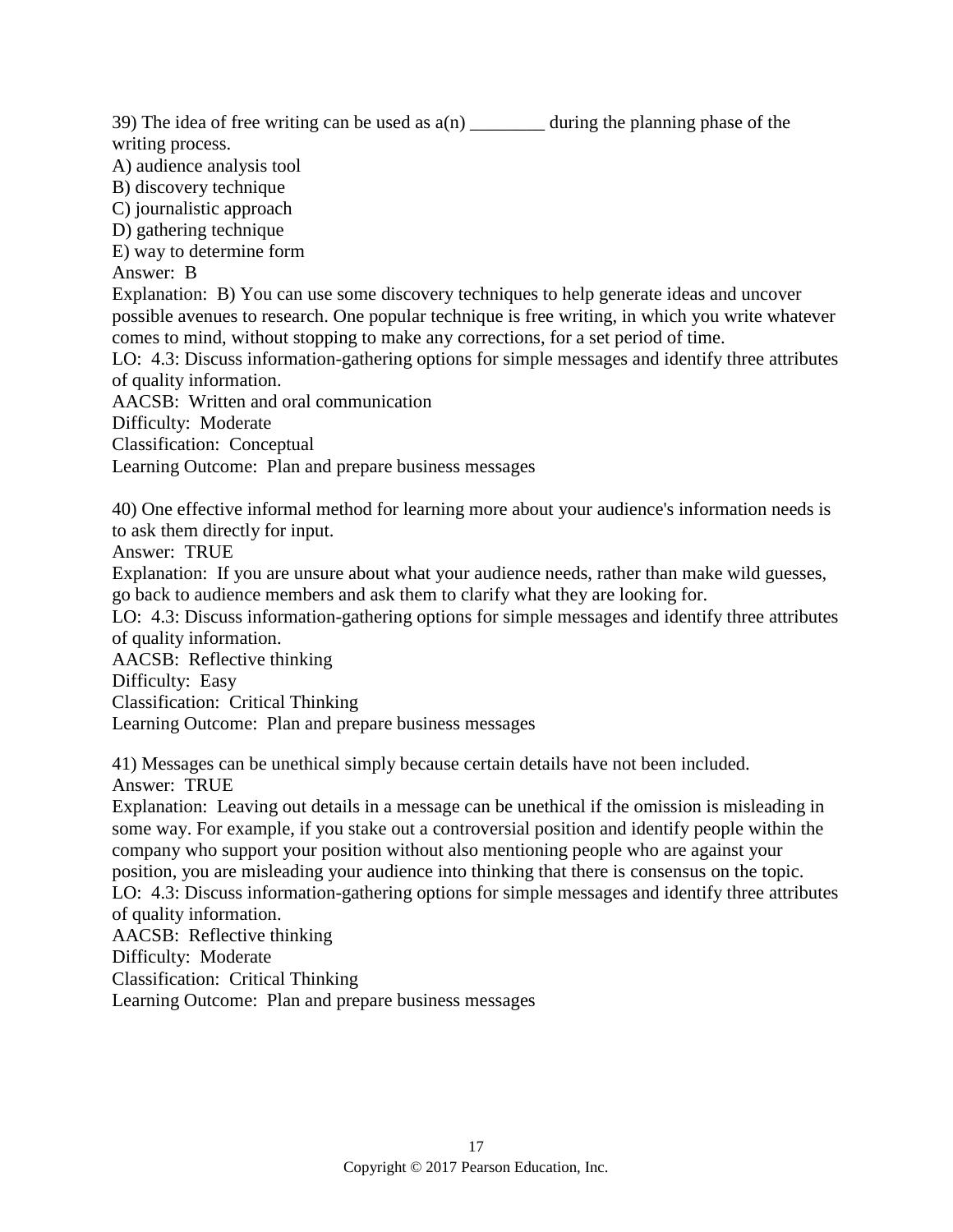42) You've been asked to prepare a report on whether your company should consider other health insurance providers. List four informal techniques for gathering information to include in your report.

Answer: Informal strategies for gathering information include (1) considering other viewpoints; (2) reading reports and other company documents; (3) talking with supervisors, colleagues, or customers; and (4) asking your audience for input.

LO: 4.3: Discuss information-gathering options for simple messages and identify three attributes of quality information.

AACSB: Reflective thinking

Difficulty: Moderate

Classification: Application

Learning Outcome: Plan and prepare business messages

43) How can the journalistic approach help you include all required information in your business messages?

Answer: The journalistic approach enables you to check the thoroughness of your message by seeing whether it answers who, what, when, where, why, and how. By using this method, you can quickly tell whether a message fails to deliver.

LO: 4.3: Discuss information-gathering options for simple messages and identify three attributes of quality information.

AACSB: Reflective thinking

Difficulty: Moderate

Classification: Conceptual

Learning Outcome: Plan and prepare business messages

44) Briefly describe how to meet an unfamiliar audience's informational needs.

Answer: When you don't know your audience, use common sense to identify points of particular interest. You can get clues from audience factors such as age, job, location, income, and education.

LO: 4.3: Discuss information-gathering options for simple messages and identify three attributes of quality information.

AACSB: Reflective thinking

Difficulty: Moderate

Classification: Conceptual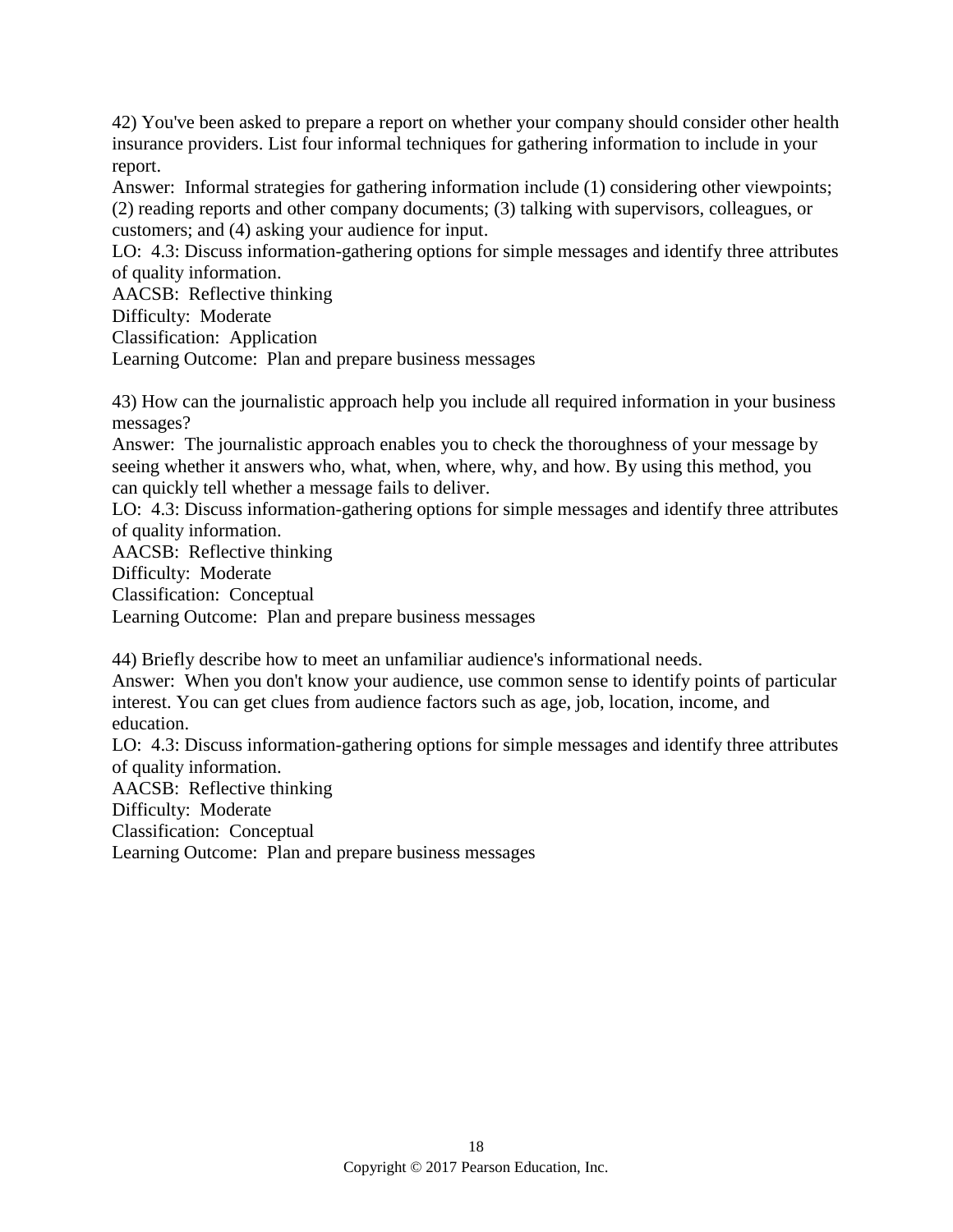45) List at least three strategies to help ensure the accuracy of information you include in business messages.

Answer: You can minimize mistakes by double-checking every piece of information you collect. If you are consulting sources outside the organization, ask yourself whether they are current and reliable. Be particularly careful when using sources you find on the Internet. Be sure to review any mathematical or financial calculations. Check all dates and schedules, and examine your own assumptions and conclusions to be certain they are valid.

LO: 4.3: Discuss information-gathering options for simple messages and identify three attributes of quality information.

AACSB: Reflective thinking

Difficulty: Difficult

Classification: Conceptual

Learning Outcome: Plan and prepare business messages

46) How can your audience's level of understanding help you determine the appropriate amount of information to include in a business message?

Answer: If audience members do not share your general background, your message will likely need to include an element of education. You should try to include only enough information to accomplish the specific purpose of your message. If the members of your audience have various levels of understanding, gear your coverage to your primary audience (the key decision makers). LO: 4.3: Discuss information-gathering options for simple messages and identify three attributes of quality information.

AACSB: Reflective thinking

Difficulty: Difficult

Classification: Creative Thinking

Learning Outcome: Plan and prepare business messages

47) Choosing the right medium for your message

A) is not important as long as the content of your message is accurate.

B) is important only when communicating with managers and supervisors.

C) is vital for external communication, but not important for internal communication.

D) can make an important difference in how your message is perceived.

E) is easier since electronic media are always the best option.

Answer: D

Explanation: D) Choice of message medium can be critical for the sender. When your message requires careful thought on the part of your audience, a written (paper or digital) message probably works best. When the impact of imagery is important, you should consider sending graph, chart, or other kind of visual presentation. When speed and an immediate response are required, an oral delivery might work out best.

LO: 4.4: List the factors to consider when choosing the most appropriate medium for a message. AACSB: Written and oral communication

Difficulty: Easy

Classification: Conceptual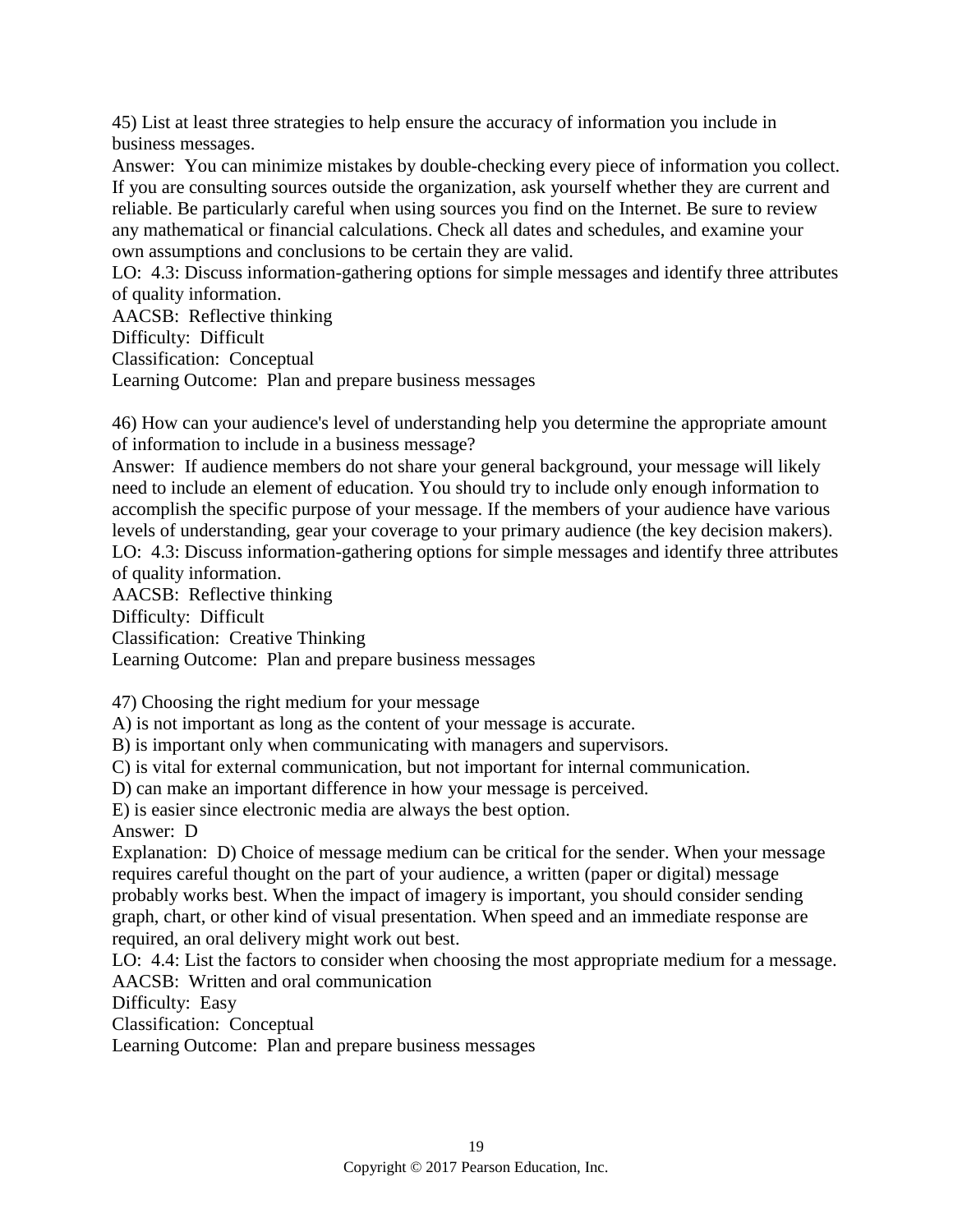48) Which one of the following is the "leanest" communication medium?

A) podcasts

B) text messaging

C) telephone conversations

D) multimedia presentations

E) infographics

Answer: B

Explanation: B) Media range from lean (few information cues, few feedback mechanisms, and no personalization) to rich (multiple cues, interactivity, and personalization).

LO: 4.4: List the factors to consider when choosing the most appropriate medium for a message. AACSB: Written and oral communication

Difficulty: Moderate

Classification: Conceptual

Learning Outcome: Plan and prepare business messages

49) Despite your numerous emails and voicemail messages, a normally dependable vendor has not responded to your important question. Which of the following would be a sensible next step? A) Consider sending a printed message.

B) Broadcast "high-priority" or "urgent" emails at ten-minute intervals.

C) Use social media to vent your frustrations with the vendor.

D) Bombard the vendor with text messages until he responds.

E) Develop a podcast to be shared with the vendor.

Answer: A

Explanation: A) A printed letter can capture the attention of your audience, since it will stand out from the flood of electronic messages. It will also show that the issue was important enough for you to take the time to print out a document and mail it with a stamp in the conventional manner.

LO: 4.4: List the factors to consider when choosing the most appropriate medium for a message. AACSB: Written and oral communication

Difficulty: Moderate

Classification: Critical Thinking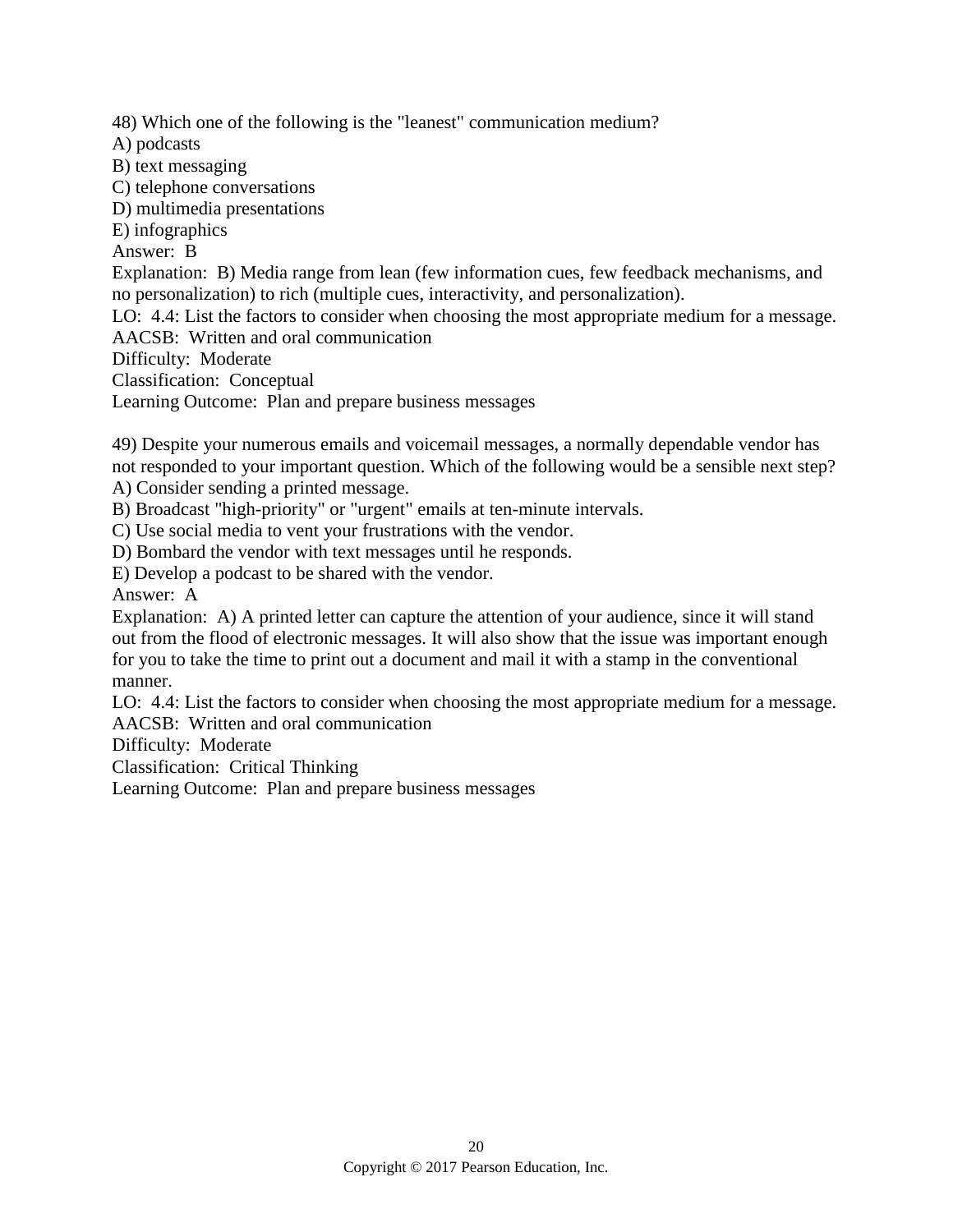50) Phone calls are

A) incapable of conveying nonverbal signals.

B) only acceptable for external communication.

C) capable of offering the give-and-take of in-person conversations.

D) no longer practical due to IM and texting.

E) preferable to electronic media when you need a permanent record.

Answer: C

Explanation: C) Live phone conversations offer the give-and-take of in-person conversations, so they can be a good alternative to talking in person.

LO: 4.4: List the factors to consider when choosing the most appropriate medium for a message. AACSB: Written and oral communication

Difficulty: Easy

Classification: Conceptual

Learning Outcome: Plan and prepare business messages

51) Which of the following media would be best for sending a brief message (requiring no response from your audience) about an upcoming software update?

A) podcast

B) email

C) blog

D) videoconference

E) letter

Answer: B

Explanation: B) The major advantages to email are that it is private, unlike the public nature of a blog or podcast, and it allows your audience the option of responding when they are ready. A videoconference, on the other hand, would force your audience to give an answer to your message on the spot, something that people often don't want to do without careful consideration and/or research into the topic.

LO: 4.4: List the factors to consider when choosing the most appropriate medium for a message.

AACSB: Written and oral communication

Difficulty: Difficult

Classification: Critical Thinking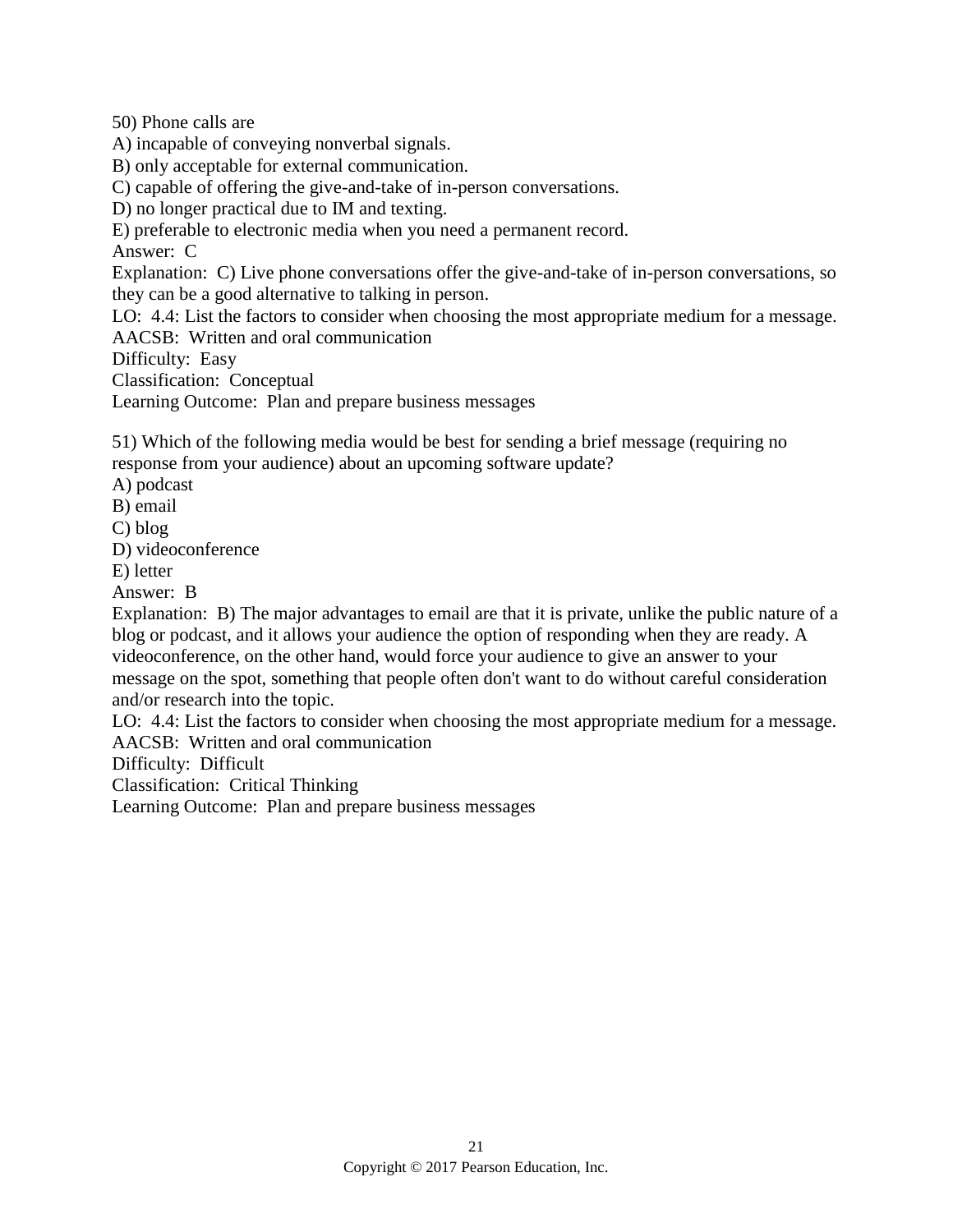52) The same is the form a message takes, and the sign is the system used to deliver a

message.

A) channel; network

B) medium; channel

C) format; medium D) channel; medium

E) network; format

Answer: B

Explanation: B) The medium is the form a message takes; the channel is the system used to deliver a message.

LO: 4.4: List the factors to consider when choosing the most appropriate medium for a message. AACSB: Written and oral communication

Difficulty: Moderate

Classification: Conceptual

Learning Outcome: Plan and prepare business messages

53) According to the concept of media richness, the richness of a medium depends on its ability to

A) use only one type of informational cue.

B) limit feedback.

C) allow personal feedback in large group settings.

D) convey a sense of affluence and exclusivity.

E) establish personal focus.

Answer: E

Explanation: E) Richness is a medium's ability to (1) convey a message through more than one informational cue (visual, verbal, vocal), (2) facilitate feedback, and (3) establish personal focus. LO: 4.4: List the factors to consider when choosing the most appropriate medium for a message.

AACSB: Written and oral communication

Difficulty: Moderate

Classification: Conceptual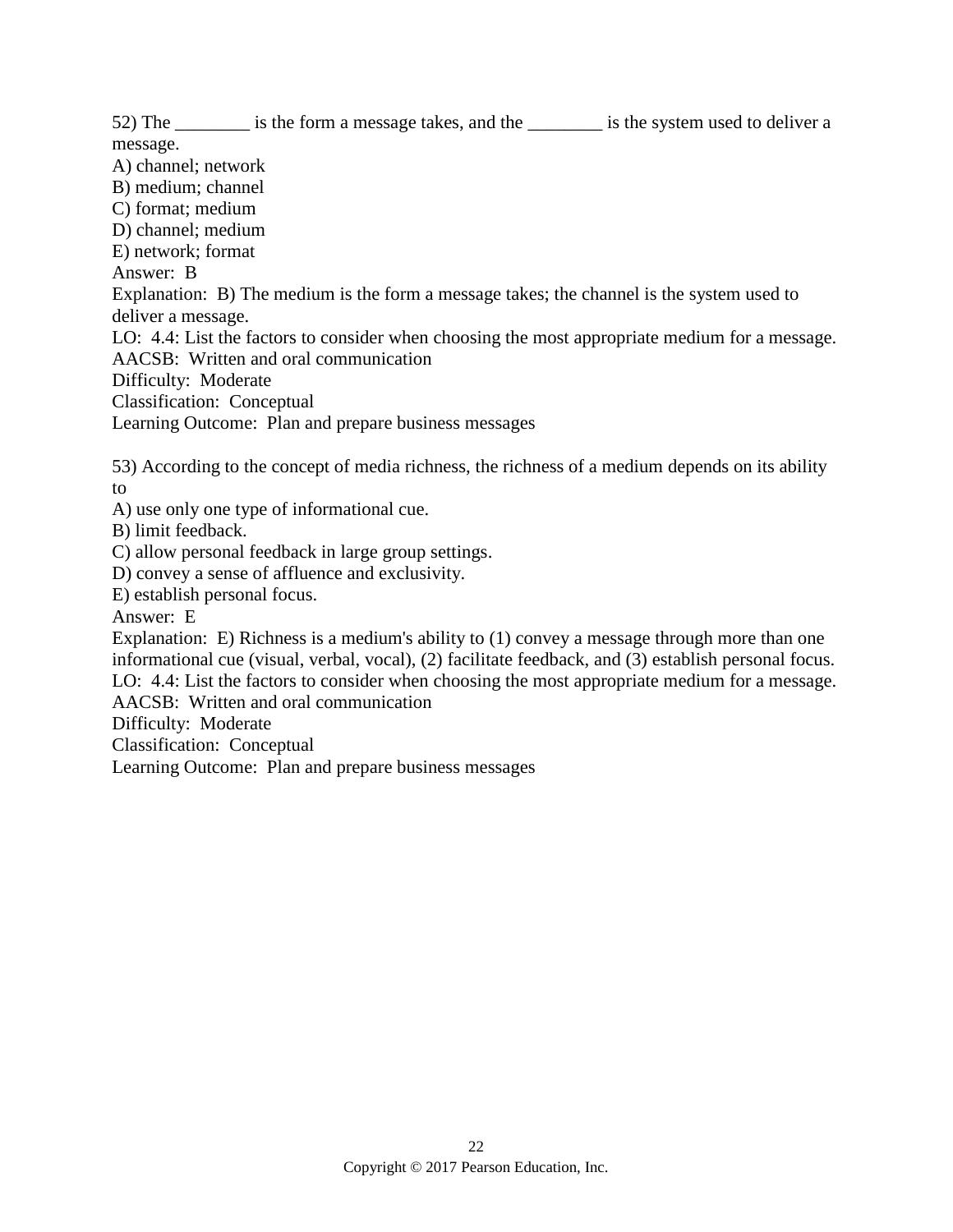54) A \_\_\_\_\_\_\_\_ is the richest communication medium.

A) telephone conversation

B) retweet with a comment

C) video podcast

D) face-to-face conversation

E) text message

Answer: D

Explanation: D) The richest medium is face-to-face communication. It is personal, it provides immediate verbal and nonverbal feedback, and it conveys the emotion behind a message.

LO: 4.4: List the factors to consider when choosing the most appropriate medium for a message.

AACSB: Written and oral communication

Difficulty: Moderate

Classification: Conceptual

Learning Outcome: Plan and prepare business messages

55) A key advantage of oral communication is

A) the ability to plan and control the message.

B) the opportunity to meet an audience's information needs.

C) the ability to transmit highly complex messages.

D) the opportunity to get immediate feedback.

E) not having to worry about unconsciously conveying undesirable messages.

Answer: D

Explanation: D) Unlike email or text messaging, oral communication, either by phone or in person, provides immediate feedback in the form of answers to questions and responses to a presentation of facts or data.

LO: 4.4: List the factors to consider when choosing the most appropriate medium for a message. AACSB: Written and oral communication

Difficulty: Difficult

Classification: Critical Thinking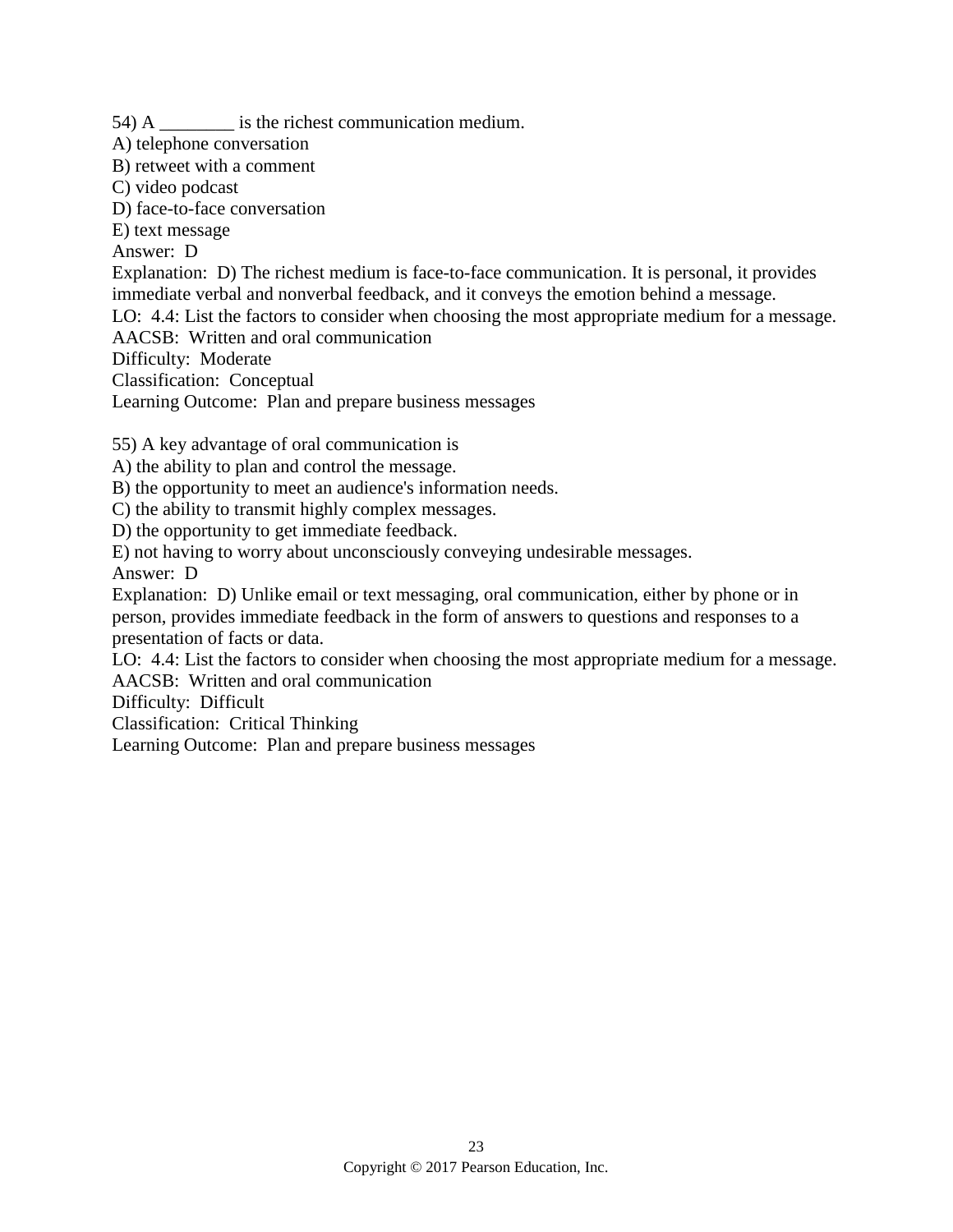56) As a new supervisor, you need to introduce yourself to your team of ten employees. The best medium for this type of non-routine message would be

A) a face-to-face meeting.

B) an email message.

C) a conference call.

D) a text message.

E) a podcast.

Answer: A

Explanation: A) The richness of a face-to-face meeting provides all of the verbal and nonverbal information you need to get to know your team and allow the warmth of your personality to show through.

LO: 4.4: List the factors to consider when choosing the most appropriate medium for a message. AACSB: Written and oral communication

Difficulty: Moderate

Classification: Critical Thinking

Learning Outcome: Plan and prepare business messages

57) Which of the following are advantages inherent in using a written digital channel to deliver a business message?

A) limited reach and capability

B) delivering messages quickly

C) privacy

D) increased productivity

E) security of confidential information

Answer: B

Explanation: B) Written digital messages pose a number of concerns, including accessibility, productivity, and security or privacy. However, they can be delivered quickly.

LO: 4.4: List the factors to consider when choosing the most appropriate medium for a message. AACSB: Written and oral communication

Difficulty: Moderate

Classification: Critical Thinking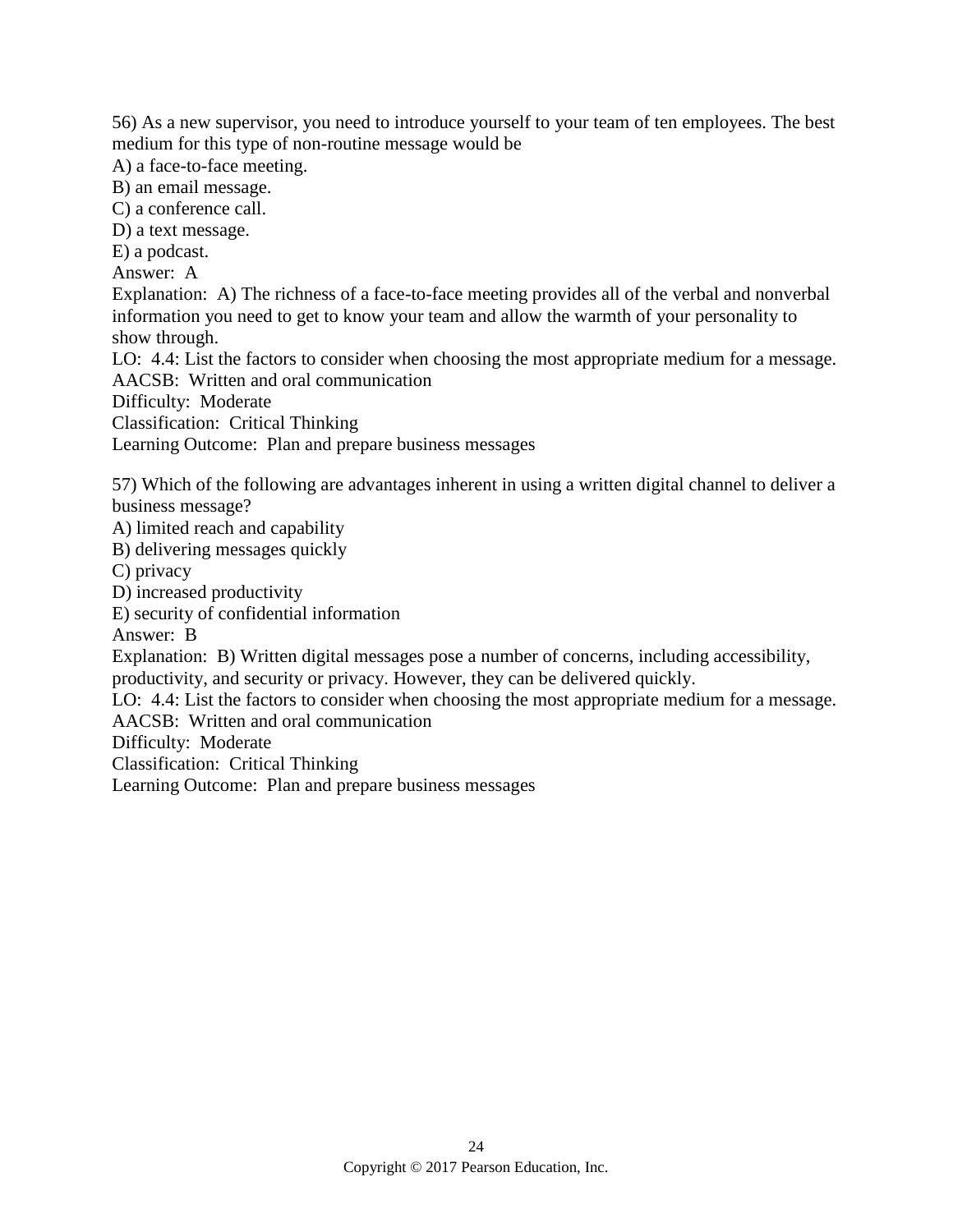58) Of the following media, which is the richest?

A) an electronic slide presentation that includes a prearranged series of images

B) a social media site that invites users' opinions and feedback on relevant topics

C) an audio podcast posted on Moodle

D) a formal business letter that's written on corporate letterhead

E) texting and IM

Answer: B

Explanation: B) The social media site is the richest because it's the only choice that allows for interactive communication and feedback.

LO: 4.4: List the factors to consider when choosing the most appropriate medium for a message. AACSB: Written and oral communication

Difficulty: Easy

Classification: Critical Thinking

Learning Outcome: Plan and prepare business messages

59) In high-context cultures, media are often more effective than ones.

A) leaner; richer

B) oral; written

C) foreign; domestic

D) leaner; written

E) written; oral

Answer: B

Explanation: B) A high-context culture depends on the richness of oral communication to provide clues to build relationships. Oral communication, especially face-to-face oral communication is ideal for high-context cultures that build a web of meaning around the words that they say. Written communication, in contrast, leaves very little room for nuance or interpretation and is a very poor choice for a high-context culture.

LO: 4.4: List the factors to consider when choosing the most appropriate medium for a message. AACSB: Written and oral communication

Difficulty: Difficult

Classification: Synthesis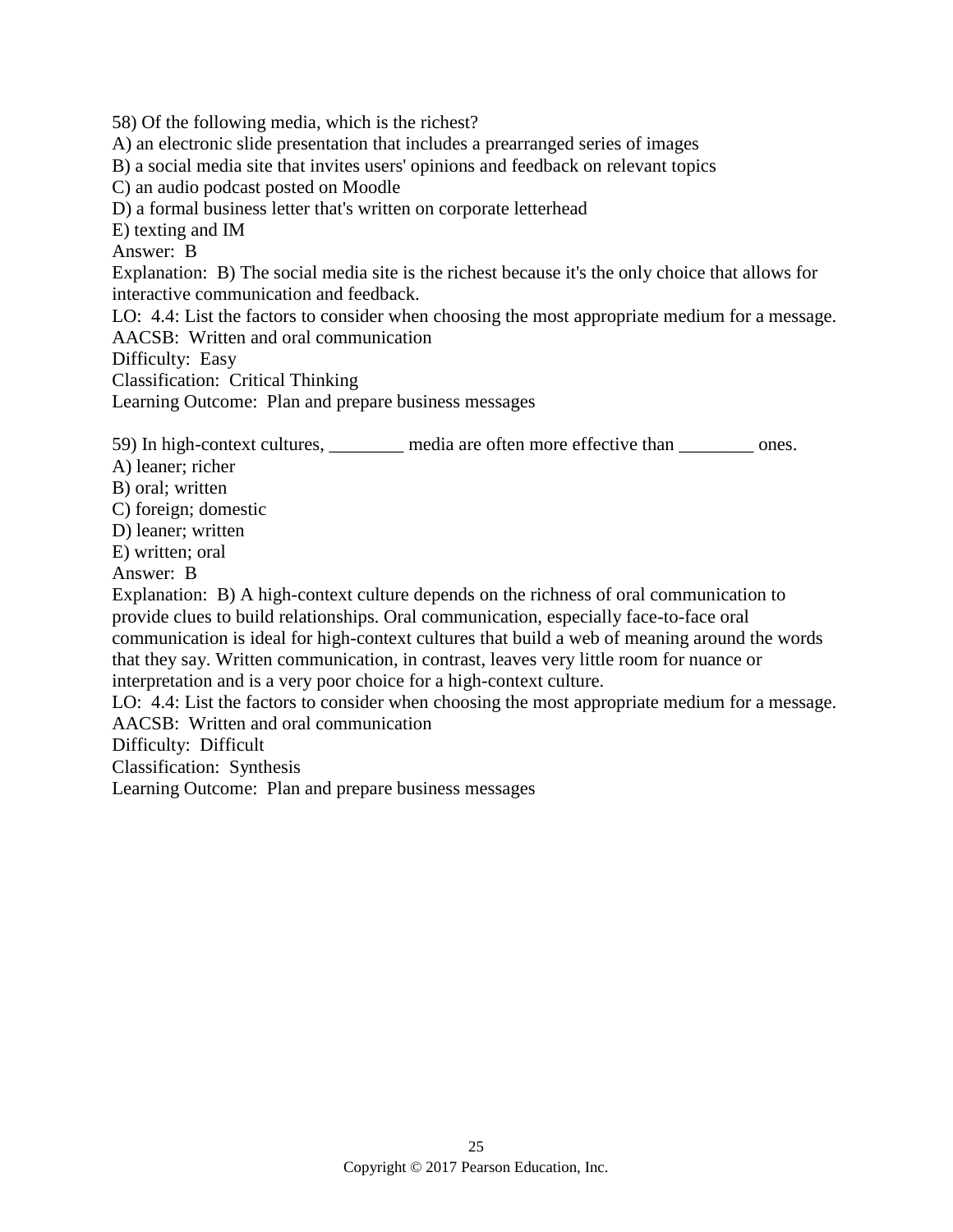60) According to your textbook, all of the following except \_\_\_\_\_\_\_\_ are factors you must consider when choosing a medium for a persuasive business message.

A) urgency of the message

B) cost of producing and sending the messages

C) your personal preferences

D) your audience's preferences

E) security and privacy

Answer: C

Explanation: C) You may enjoy using a particular medium, but you're trying to influence your audience to take action. Consequently, their preferences will outweigh yours.

LO: 4.4: List the factors to consider when choosing the most appropriate medium for a message. AACSB: Written and oral communication

Difficulty: Moderate

Classification: Conceptual

Learning Outcome: Plan and prepare business messages

61) A manager is using the \_\_\_\_\_\_\_\_ when he or she "walks-around" to chat with employees face-to-face, seek input, answer questions, and interpret important business events and trends.

A) oral medium, digital channel

B) visual medium, oral channel

C) visual medium, in-person channel

D) oral medium, in-person channel

E) visual medium, digital channel

Answer: D

Explanation: D) Managers who take frequent "walk-arounds" are using oral, in-person communication to chat with employees face-to-face – getting their input, answering questions, and interpreting business events and trends.

LO: 4.4: List the factors to consider when choosing the most appropriate medium for a message.

AACSB: Written and oral communication

Difficulty: Moderate

Classification: Conceptual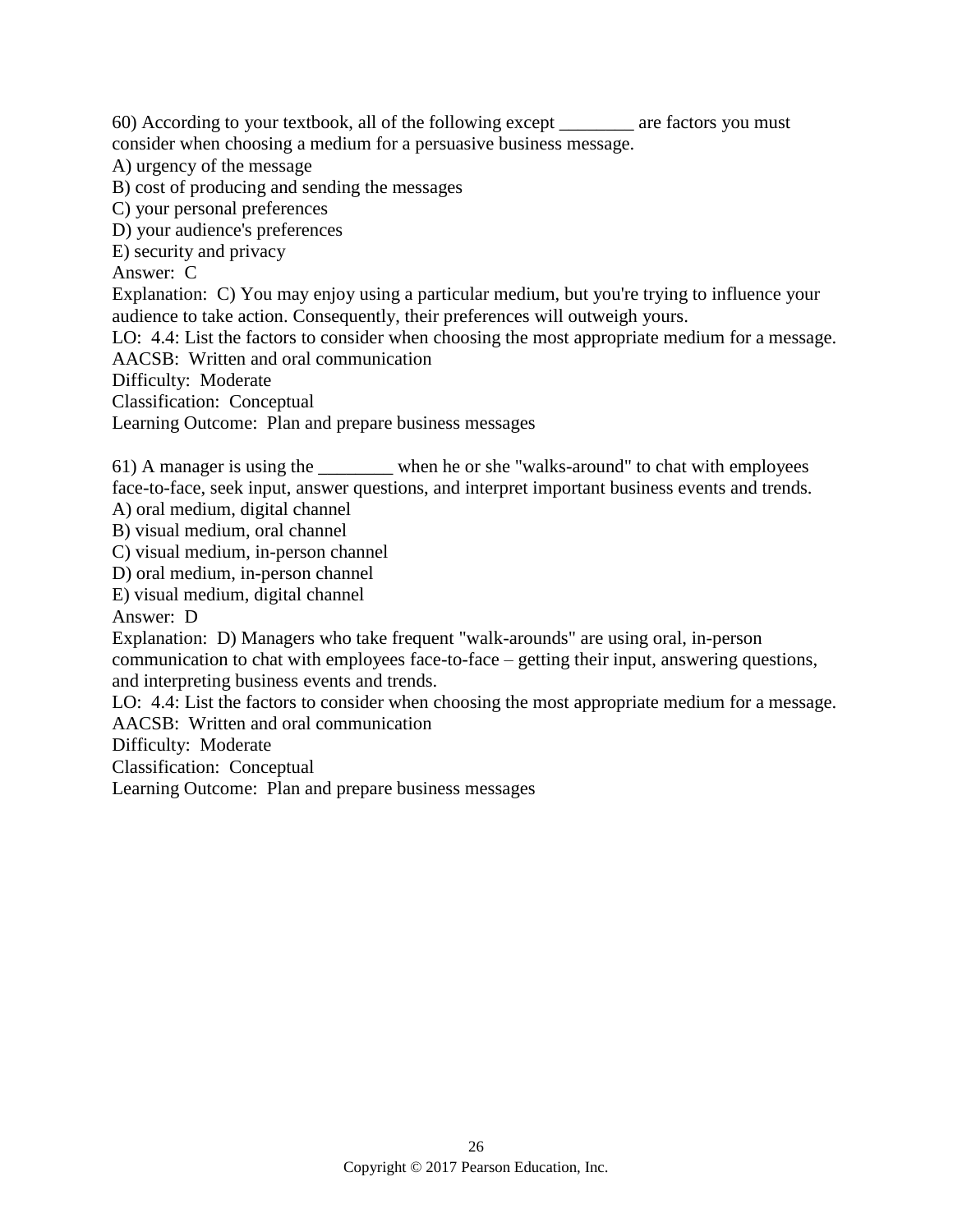62) A disadvantage of a written, printed message is that it

A) limits opportunities for timely feedback.

B) cannot reach geographically dispersed audiences.

C) minimizes the writer's ability to plan and control a message.

D) doesn't give recipients time to process the message before they respond.

E) deemphasizes any inappropriate emotional components.

Answer: A

Explanation: A) Written, printed messages limit opportunities for timely feedback. However, they can reach geographically dispersed audiences, allow writers to plan and control their messages, and give readers the time to process what they've read before responding.

LO: 4.4: List the factors to consider when choosing the most appropriate medium for a message.

AACSB: Written and oral communication

Difficulty: Moderate

Classification: Conceptual

Learning Outcome: Plan and prepare business messages

63) When you have to enter data on a mobile device, using in public areas or shared offices can expose private message content and annoy anyone within earshot.

A) a stylus pen

B) a portable computer keyboard

C) voice recognition software

D) a touchpad

E) a wireless mouse

Answer: C

Explanation: C) Voice recognition is one way around limitations of virtual keyboards, but anyone using it in public areas or shared offices runs the risk of disclosing private message content and annoying anyone within earshot.

LO: 4.4: List the factors to consider when choosing the most appropriate medium for a message. AACSB: Written and oral communication

Difficulty: Moderate

Classification: Conceptual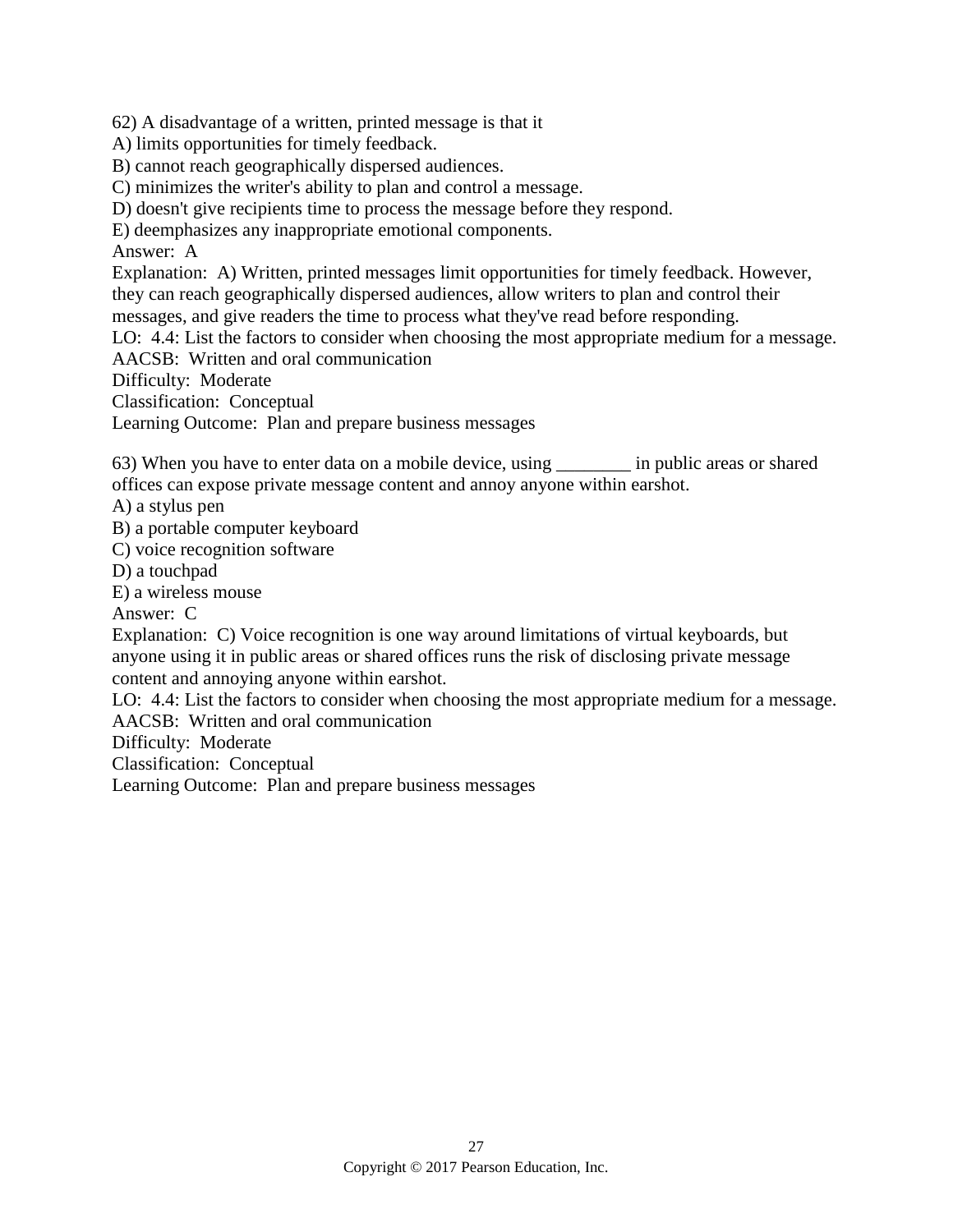64) Messages that combine powerful visuals with supporting text

A) can be effective because visuals lower communication barriers for multilingual audiences.

B) are more difficult to remember than purely textual descriptions or explanations.

C) should not be used to describe complex ideas or processes.

D) take more time to review than text only messages.

E) are effective because visuals minimize the relationship between parts that make up the whole. Answer: A

Explanation: A) Messages that combine powerful visuals with supporting text can be effective because visuals expedite communication by describing complex ideas and processes efficiently, reducing communication barriers, and helping the audience to remember important information.

LO: 4.4: List the factors to consider when choosing the most appropriate medium for a message. AACSB: Written and oral communication

Difficulty: Moderate

Classification: Conceptual

Learning Outcome: Plan and prepare business messages

65) As a classic form of written business communication, \_\_\_\_\_\_\_\_ are brief written messages sent to customers and other recipients outside the organization.

A) letters

B) memos

C) reports

D) proposals

E) emails

Answer: A

Explanation: A) Letters are brief written messages sent to recipients outside of the organization; memos are brief documents used to exchange information within an organization. Reports and proposals are usually longer than memos and letters, although both can be created in a memo or letter format.

LO: 4.4: List the factors to consider when choosing the most appropriate medium for a message. AACSB: Written and oral communication

Difficulty: Moderate

Classification: Conceptual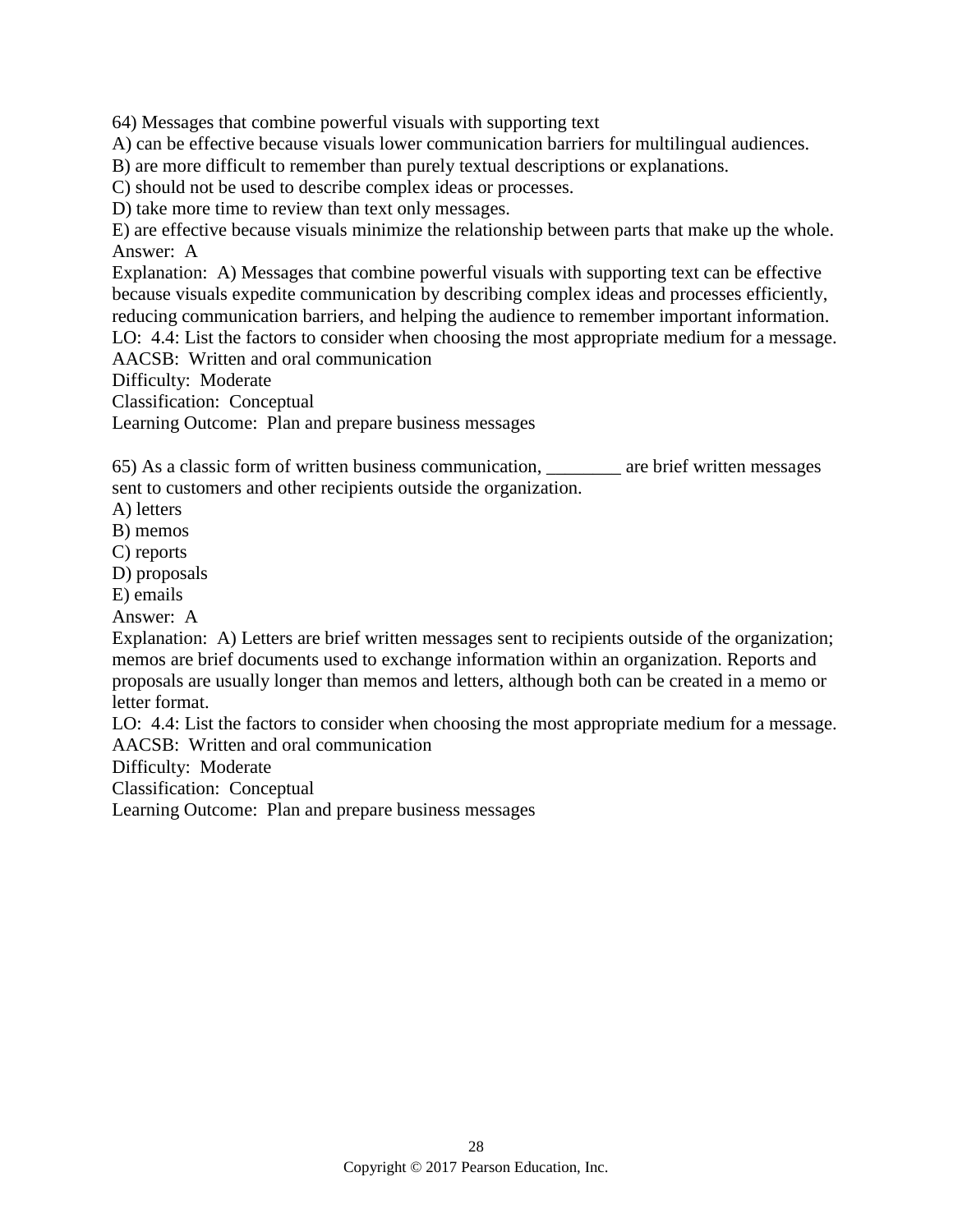66) When sending a video to someone who will view it on a smartphone, \_\_\_\_\_\_\_\_ may be a

key concern for the mobile carrier and the customers alike.

A) screen size and resolution

B) data usage and operational costs

C) connectivity limitations

D) media richness

E) input technology

Answer: B

Explanation: B) As the amount of video traffic in particular increases (video requires much higher bandwidth than text or audio), data consumption is becoming a key concern for mobile carriers and customers alike.

LO: 4.4: List the factors to consider when choosing the most appropriate medium for a message. AACSB: Written and oral communication

Difficulty: Moderate

Classification: Application

Learning Outcome: Plan and prepare business messages

67) A key distinction of the oral medium, in-person channel is \_\_\_\_\_\_\_\_ because it enables the nuances of nonverbal communication more than any other media-channel combination.

A) being in the same physical space

B) using digital means to transmit vocalizations

C) conveying spatial relationships and technical processes

D) overcoming barriers of time and location

E) that it increases the chance of miscommunication

Answer: A

Explanation: A) The oral medium, in-person channel involves talking with people who are in the same location. Being in the same physical space is a key distinction, as it enables the nuances of nonverbal communication more than any other media-channel combination.

LO: 4.4: List the factors to consider when choosing the most appropriate medium for a message. AACSB: Written and oral communication

Difficulty: Moderate

Classification: Synthesis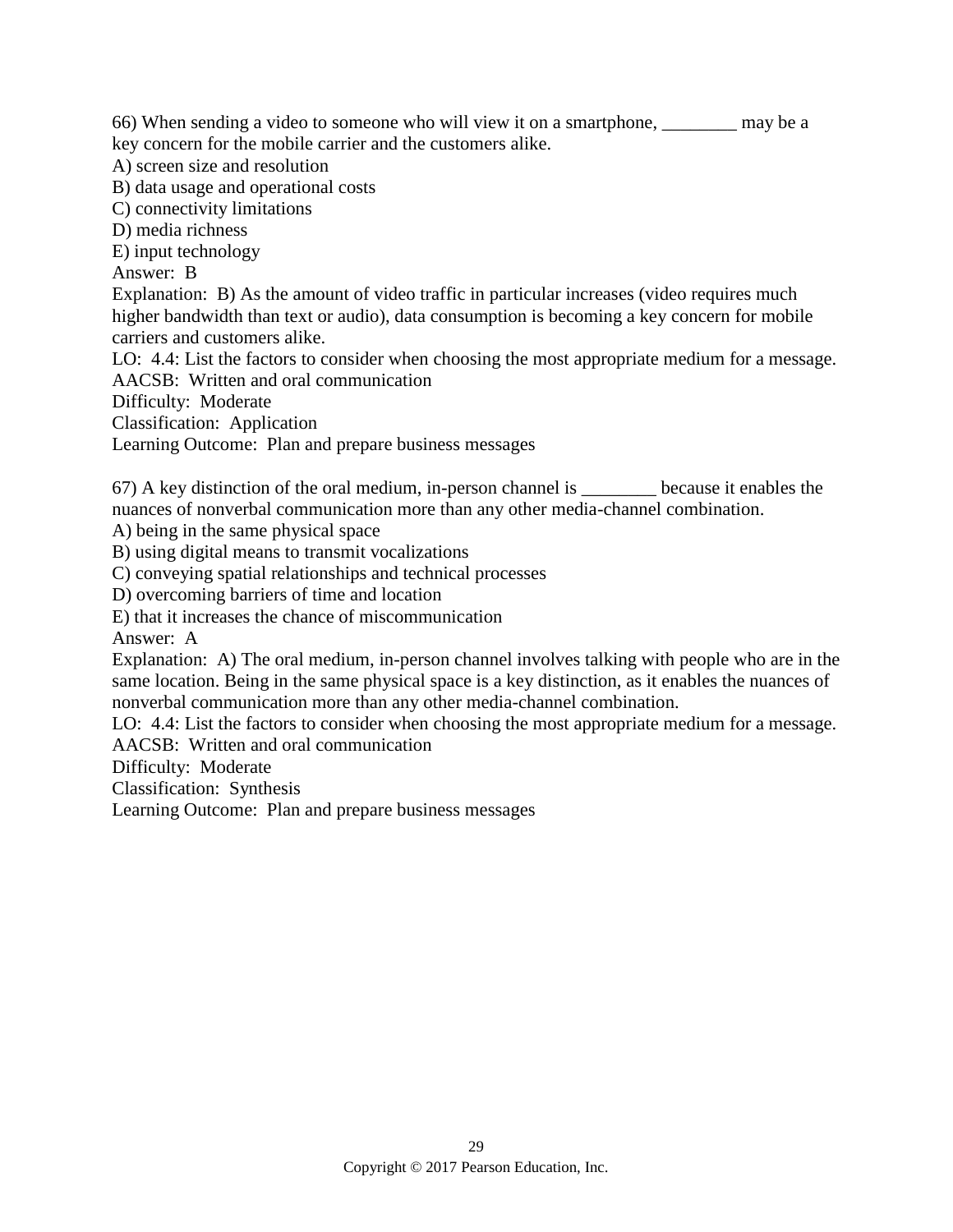68) In the workplace of today, most business communication efforts will involve the \_\_\_\_\_\_\_\_ combination.

A) written medium, print channel

B) oral medium, digital channel

C) written medium, digital channel

D) visual medium, print channel

E) oral medium, print channel

Answer: C

Explanation: C) Most of your business communication efforts will use the written medium, digital combo to deliver everything from 160-character tweets to website content to book-length reports distributed as PDF files.

LO: 4.4: List the factors to consider when choosing the most appropriate medium for a message. AACSB: Written and oral communication

Difficulty: Moderate

Classification: Conceptual

Learning Outcome: Plan and prepare business messages

69) When it comes to writing messages in today's business environment,

A) digital messages trump written printed messages every time.

B) printed messages are still preferred for formal correspondence or a court of law.

C) email has completely replaced printed memos for all internal communication.

D) printed messages are used primarily for negative messages.

E) printed messages are becoming more casual.

Answer: B

Explanation: B) If you need a permanent, hard-copy record of your correspondence (especially in formal or legal situations), printed messages are still preferred and may be required.

LO: 4.4: List the factors to consider when choosing the most appropriate medium for a message.

AACSB: Written and oral communication

Difficulty: Easy

Classification: Conceptual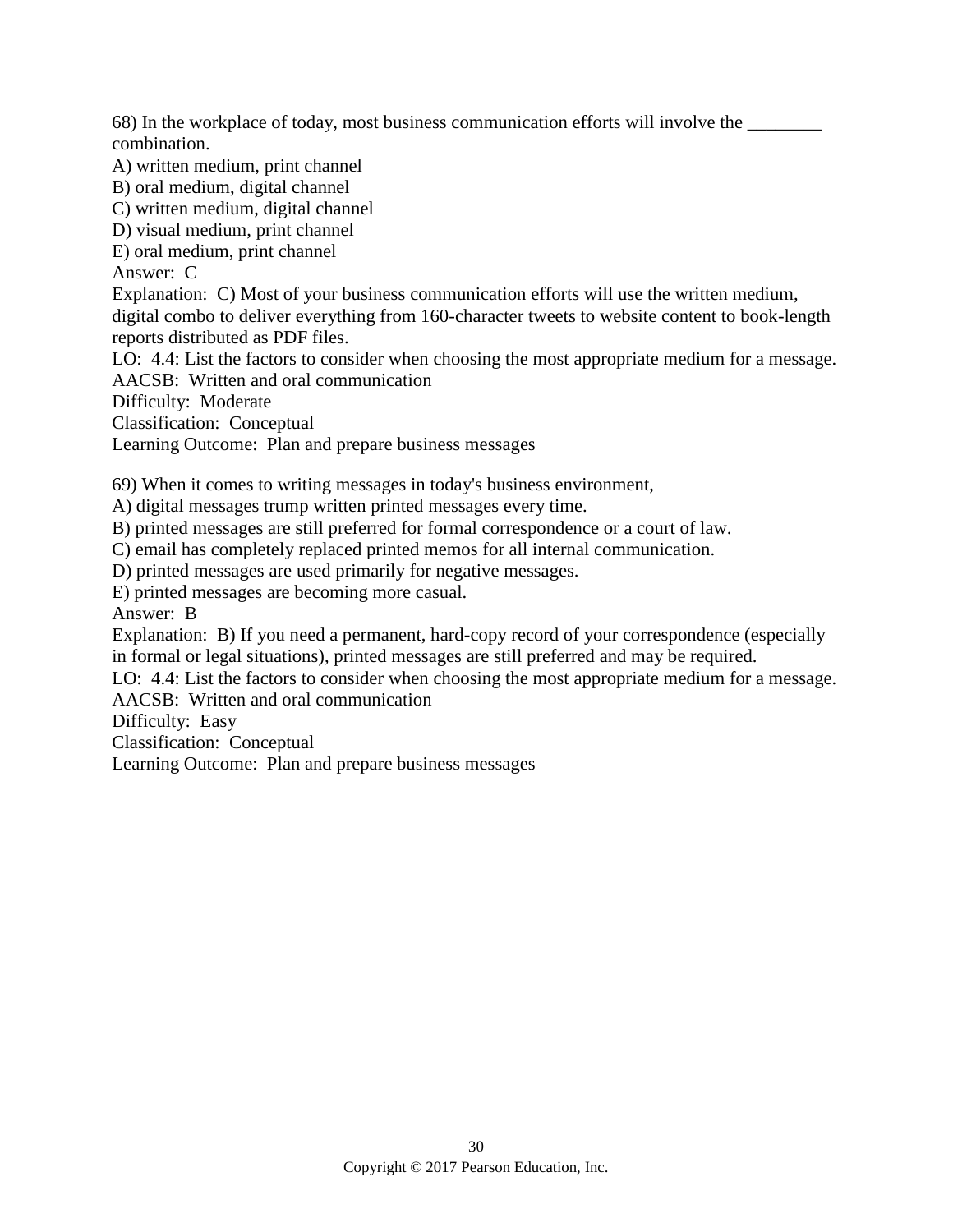70) One of the disadvantages of using an oral medium with an in-person channel is

A) limited opportunity for immediate feedback.

B) reliance on nonverbal cues and voice inflections.

C) the ability to express emotion in the message.

D) more time to resolve misunderstandings.

E) reduced control over the message by the communicator.

Answer: E

Explanation: E) The oral medium, in-person channel combination provides rich nonverbal cues (both physical gestures and vocal inflection) to presenters and audience members.

LO: 4.4: List the factors to consider when choosing the most appropriate medium for a message. AACSB: Written and oral communication

Difficulty: Moderate

Classification: Conceptual

Learning Outcome: Plan and prepare business messages

71) The term *visual media* signifies any format in which one or more visual elements play a central role in conveying the content of a message.

Answer: TRUE

Explanation: The importance of visual elements in business communication continues to grow. You can think of visual media as any format in which one or more visual elements play a central role in conveying message content.

LO: 4.4: List the factors to consider when choosing the most appropriate medium for a message. AACSB: Written and oral communication

Difficulty: Moderate

Classification: Conceptual

Learning Outcome: Plan and prepare business messages

72) As long as your message is clear and interesting, the medium you choose doesn't really matter.

Answer: FALSE

Explanation: Different messages work better in different media. For example, an apology delivered via email can appear to be sterile and insincere. The same words and sentiments expressed in an oral message, however, may be interpreted as genuine and heartfelt. Therefore, the medium should always be chosen to fit the message.

LO: 4.4: List the factors to consider when choosing the most appropriate medium for a message. AACSB: Written and oral communication

Difficulty: Moderate

Classification: Conceptual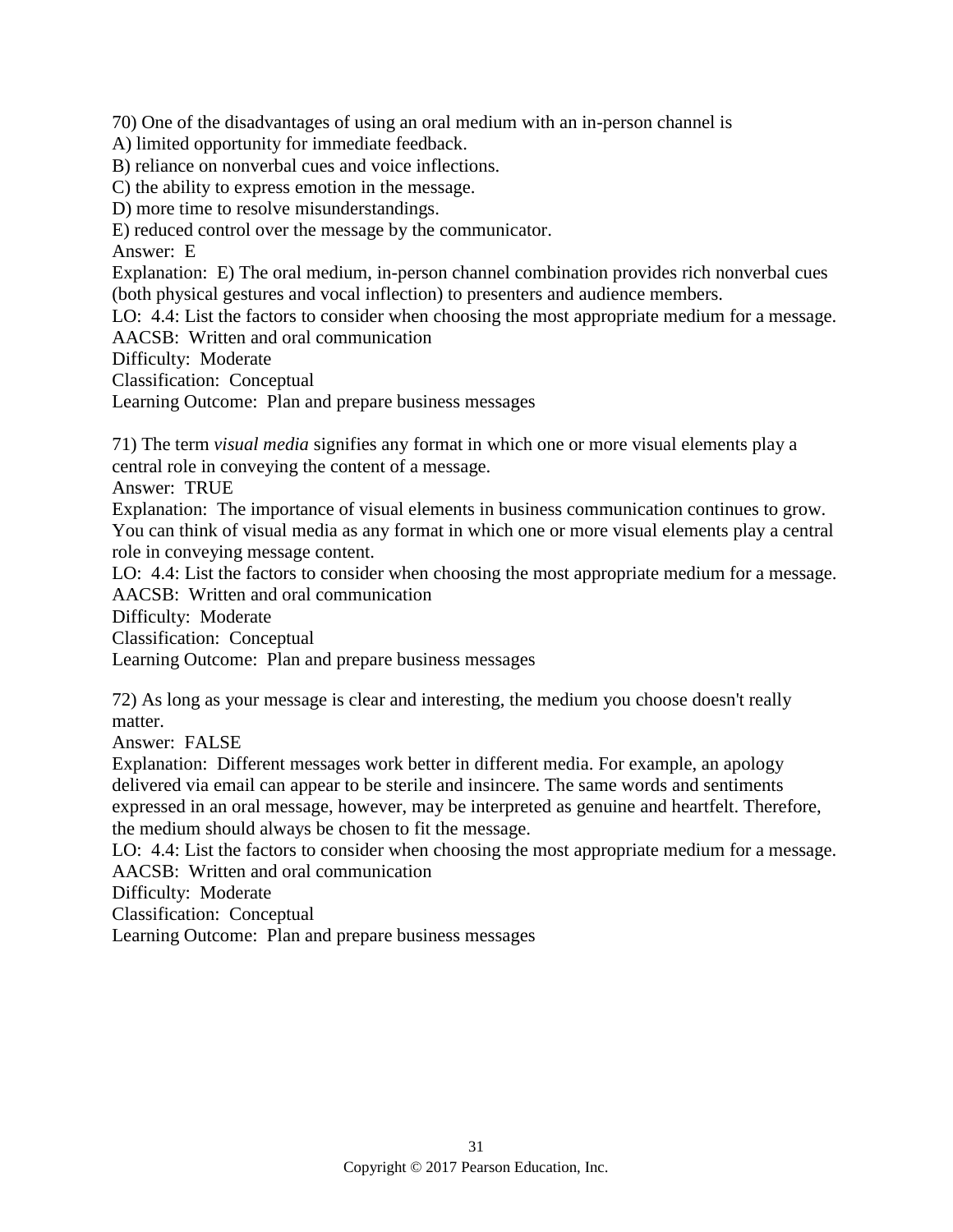73) An effective communicator knows how to select the best combination of media and channels to reach his or her target audience. Identify the advantages and disadvantages of written medium with a digital channel.

Answer: The advantages include all the advantages of written printed documents plus fast delivery, the ability to reach a geographically dispersed audience, and a flexibility of multiple formats and channels. Additionally there is an ability to line related and more in-depth information, an increased accessibility through broader sharing and more audience interaction through social media features. The digital channel can be limited in terms of reach and capability, and require Internet or mobile phone connectivity. There is also vulnerability to security and privacy. It is easy to overuse digital communication, and there may be productivity concerns with frequent interruptions and nonbusiness usage.

LO: 4.4: List the factors to consider when choosing the most appropriate medium for a message. AACSB: Written and oral communication

Difficulty: Difficult

Classification: Synthesis

Learning Outcome: Plan and prepare business messages

74) Briefly define media richness and provide at least one example each of a rich medium and a lean medium.

Answer: Media richness is the value of a communication medium in a given situation. Richness depends on a medium's ability to convey a message via more than one informational cue, to facilitate feedback, and to establish personal focus. Face-to-face conversation is the richest medium, while unaddressed documents such as posters and signs are the leanest.

LO: 4.4: List the factors to consider when choosing the most appropriate medium for a message. AACSB: Written and oral communication

Difficulty: Moderate

Classification: Conceptual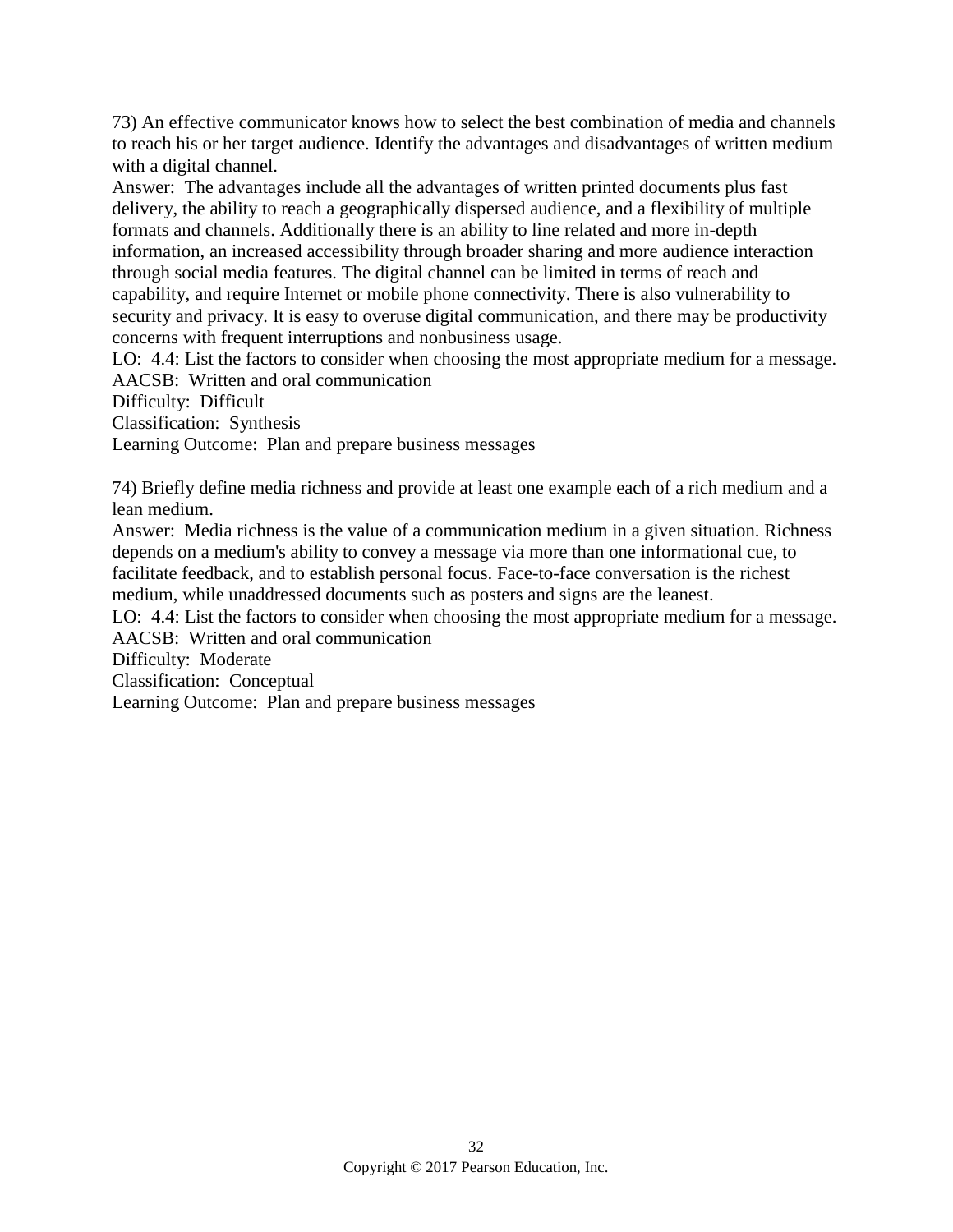75) People use mobile phones and tablets to create and consume a wide variety of written, oral, and visual media. Identify and discuss four factors that you must consider if you're planning to create messages that will be viewed on mobile devices.

Answer: The four factors involve constraints caused by screen size and resolution, input technologies, bandwidth and connectivity, and operational costs. Screen size and resolution: While screen resolution of phones and tablets has improved, screen-size limitations can inhibit readability because messages are often larger than the screens on mobile devices. This dilemma can be particularly troublesome for team members who are collaborating on projects and reviewing documents or slides. Input technologies: Typing on mobile keyboards is challenging. Voice recognition input runs the risk of sharing private message content and annoying anyone within earshot. Selecting items on a touchscreen can be difficult, even with a stylus. Bandwidth, speed, and connectivity: The speed and quality of mobile connectivity varies widely by device, carrier, geographic location, and service plan. Therefore, don't assume that mobile recipients will be using a fast, reliable network. Data usage and operational costs: Many mobile users don't have unlimited data-usage plans. Some carriers offer unlimited data plans, but such plans can come with data-usage restrictions that reduce the speed of a user's connection. Given these factors, be careful about expecting or requiring mobile users to consume data-intensive content.

LO: 4.4: List the factors to consider when choosing the most appropriate medium for a message. AACSB: Written and oral communication

Difficulty: Difficult

Classification: Critical Thinking

Learning Outcome: Plan and prepare business messages

76) Briefly describe at least three factors to consider when choosing media for business messages.

Answer: A number of factors can help you to determine the best medium for a business message. One is media richness, which is a medium's ability to convey a message through more than one informational cue, facilitate feedback, and establish personal focus. Another is formality, since your media choice governs the style and tone of your message. It is also important to consider media limitations, making sure that you've chosen the right medium for your audience and purpose. Urgency and cost are other important factors. Finally, consider audience preferences when deciding which medium to use for a message.

LO: 4.4: List the factors to consider when choosing the most appropriate medium for a message. AACSB: Written and oral communication

Difficulty: Moderate

Classification: Synthesis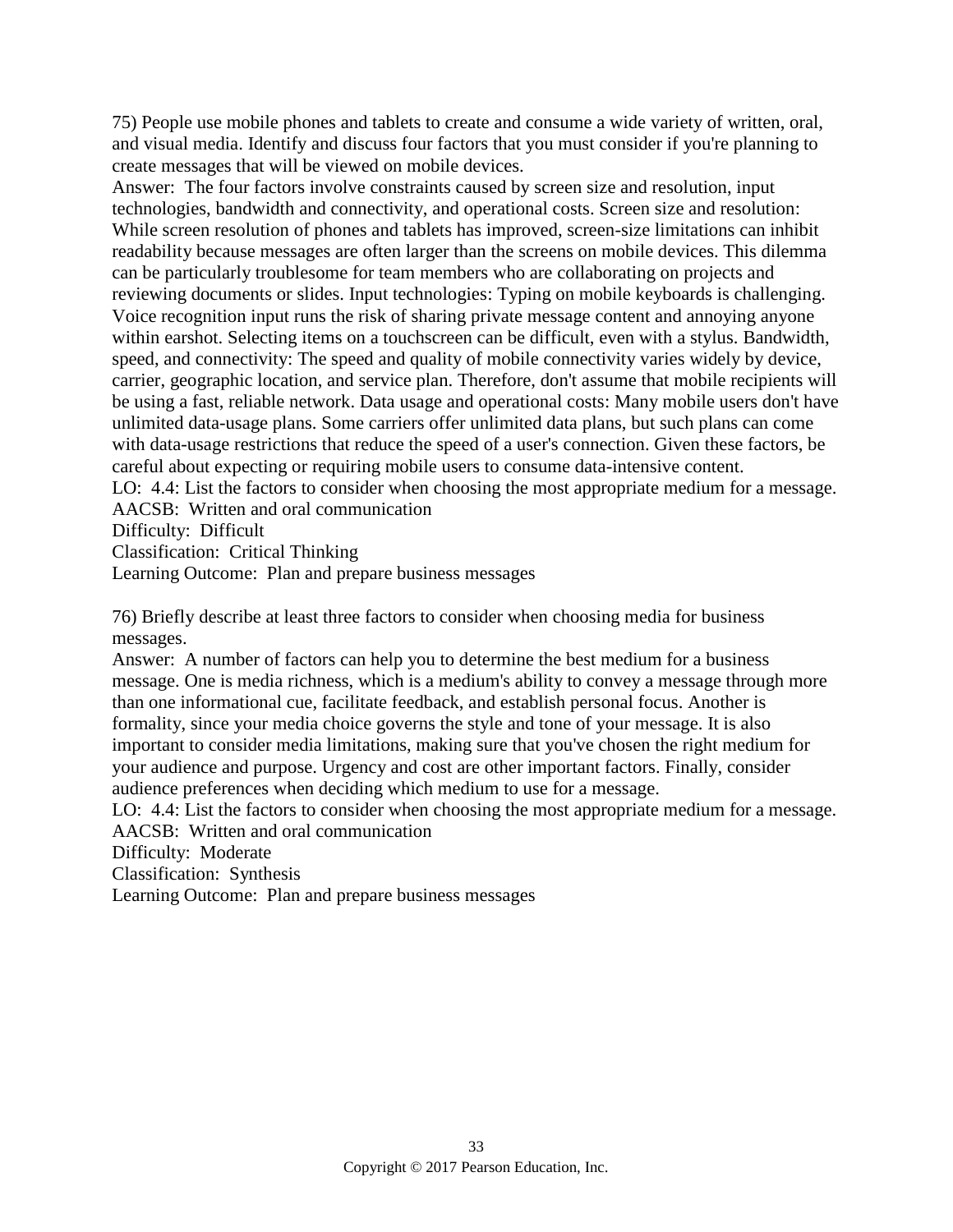77) The \_\_\_\_\_\_\_\_ of a message is its overall subject, while the \_\_\_\_\_\_\_\_ is a specific statement about that overall subject.

A) medium; theme

B) topic; main idea

C) scope; purpose

D) focal point; rationale

E) purpose; intent

Answer: B

Explanation: B) The topic of a message is its overall subject; the main idea is a statement about the topic (the overall subject).

LO: 4.5: Explain why good organization is important to both you and your audience and list the tasks involved in organizing a message.

AACSB: Written and oral communication

Difficulty: Moderate

Classification: Conceptual

Learning Outcome: Plan and prepare business messages

78) In general, audiences are likely to

A) ignore poor organization if the message is important.

B) draw inaccurate conclusions from poorly organized messages.

C) fully understand most messages, even those that are poorly organized.

D) feel more comfortable with free-flowing, disorganized messages than rigidly structured ones.

E) use a poorly organized message to open a line of discussion.

Answer: B

Explanation: B) Poorly organized messages will confuse and frustrate your audience. Typically, this occurs when the bottom line isn't expressed clearly up front but instead is buried further down in the message. In that case, the audience may conclude that the message is about one topic when it really aims to focus on a different topic.

LO: 4.5: Explain why good organization is important to both you and your audience and list the tasks involved in organizing a message.

AACSB: Written and oral communication

Difficulty: Moderate

Classification: Conceptual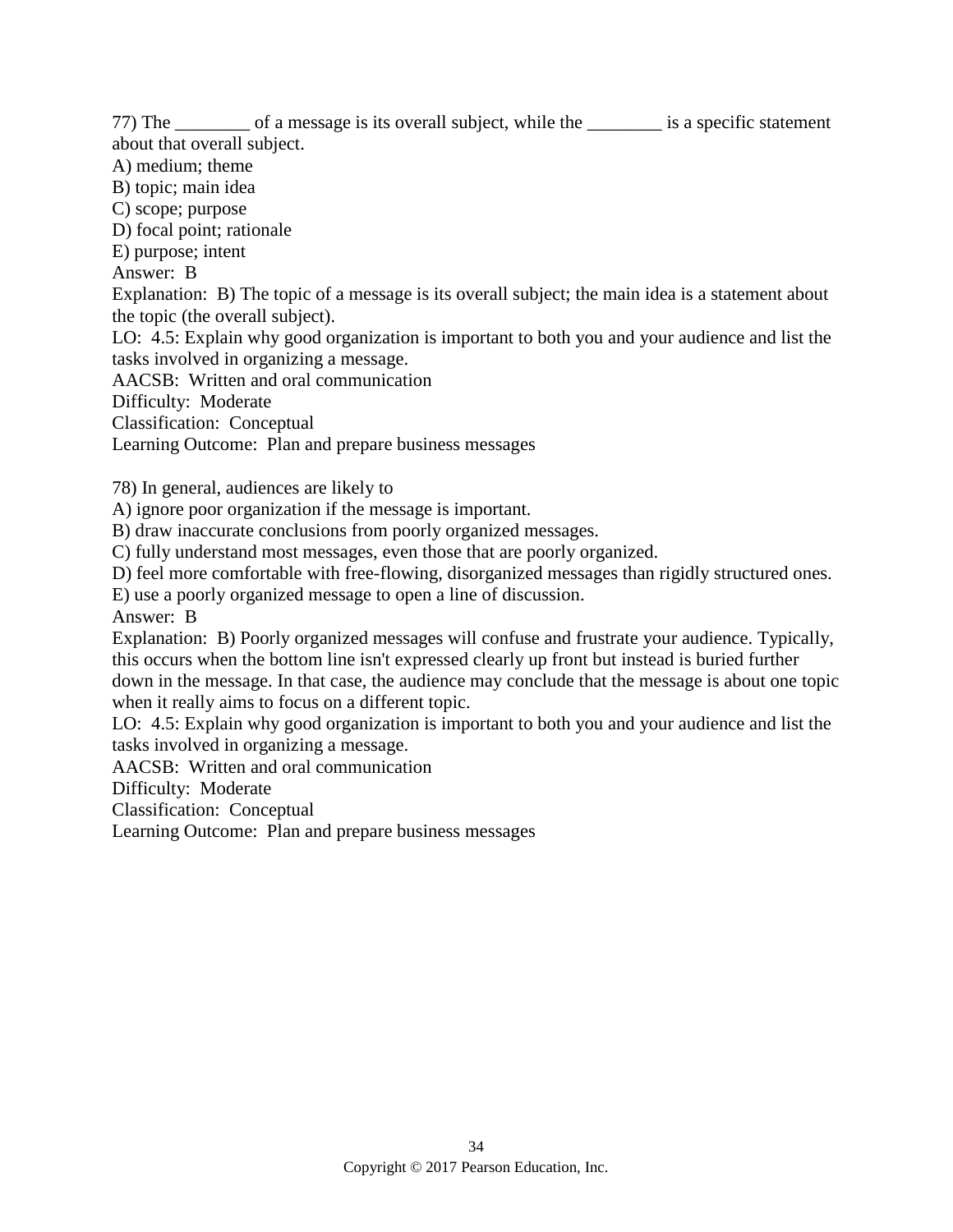79) When you want to confirm, illuminate, or expand on the supporting points in a business message, use if you believe that dramatic tension will stimulate your audience's interest.

A) facts and figures

B) narration or storytelling

C) references to authority figures

D) examples and quotations

E) detailed description

Answer: B

Explanation: B) Storytelling uses dramatic tension to capture your audience's interest and encourage them to get involved in your message.

LO: 4.5: Explain why good organization is important to both you and your audience and list the tasks involved in organizing a message.

AACSB: Written and oral communication

Difficulty: Moderate

Classification: Application

Learning Outcome: Plan and prepare business messages

80) Use the \_\_\_\_\_\_\_\_ to organize a message if you believe your audience will be receptive to what you have to say.

- A) direct approach
- B) indirect approach
- C) dialectical structure
- D) persuasive pattern

E) divergent model

Answer: A

Explanation: A) When your audience will be receptive to your message, use the direct approach. LO: 4.5: Explain why good organization is important to both you and your audience and list the tasks involved in organizing a message.

AACSB: Written and oral communication

Difficulty: Moderate

Classification: Application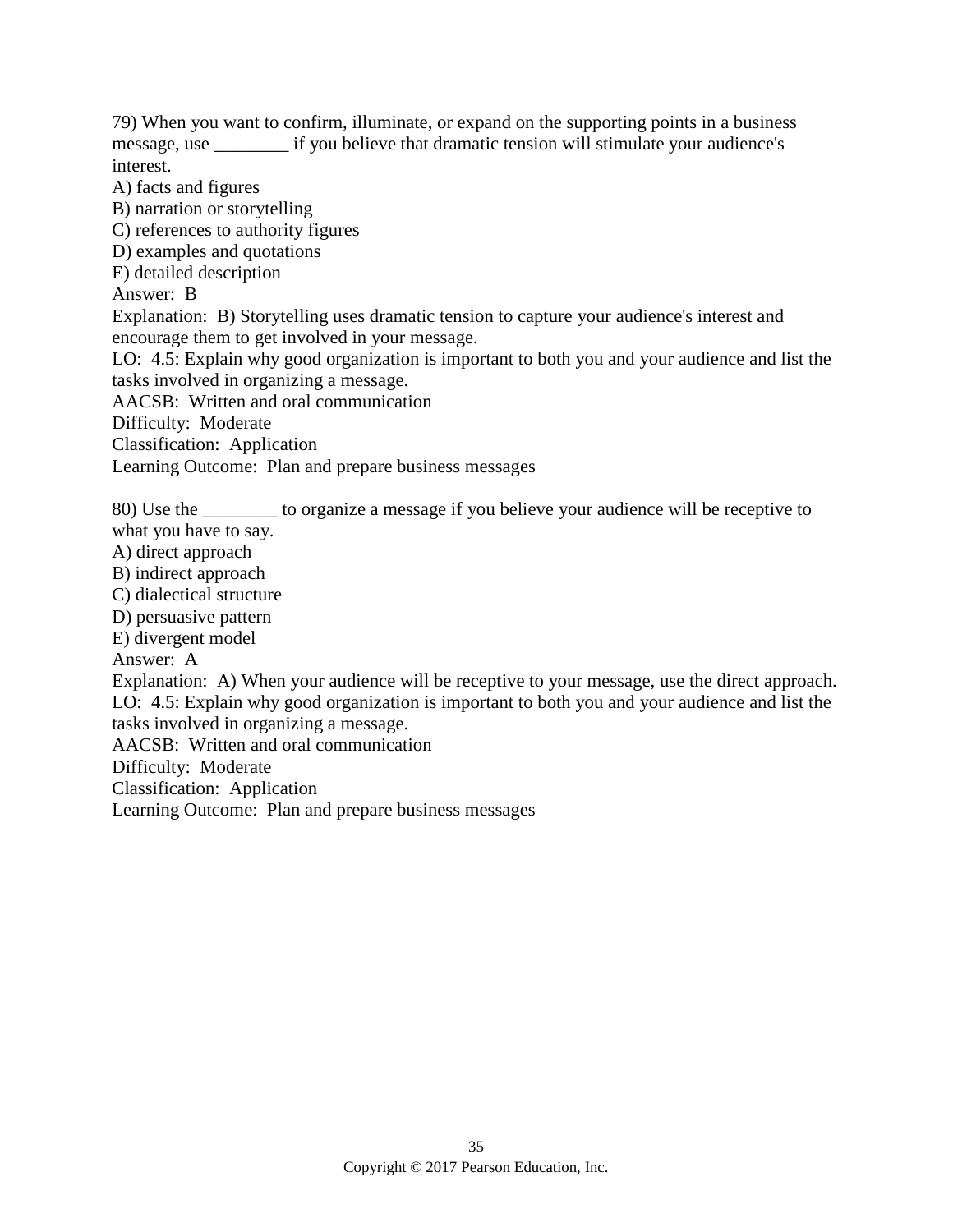81) The scope of a business message pertains to

A) a specific statement about the overall subject of the message.

B) the range of information you present to support your main idea.

C) the efforts you expend when you proofread the message.

D) the act of conveying the message through more than one informational cue.

E) thematic elements and metaphors in business messages.

Answer: B

Explanation: B) The scope of your message is the range of information you present to support the main idea of that message.

LO: 4.5: Explain why good organization is important to both you and your audience and list the tasks involved in organizing a message.

AACSB: Written and oral communication

Difficulty: Moderate

Classification: Conceptual

Learning Outcome: Plan and prepare business messages

82) If your audience will be skeptical of or resistant to your message,

A) state your main idea and then present your evidence.

B) start with the evidence and build your case before presenting your main idea.

C) start by asking rhetorical questions to arouse the audience's interest in your message.

D) open your message with a humorous anecdote to establish rapport with the audience.

E) present your conclusions first to arouse the audience's interest in your message. Answer: B

Explanation: B) When your audience will be skeptical about or resistant to your message, use the indirect approach: start with the evidence and build your case before you deliver the main idea.

LO: 4.5: Explain why good organization is important to both you and your audience and list the tasks involved in organizing a message.

AACSB: Written and oral communication

Difficulty: Moderate

Classification: Conceptual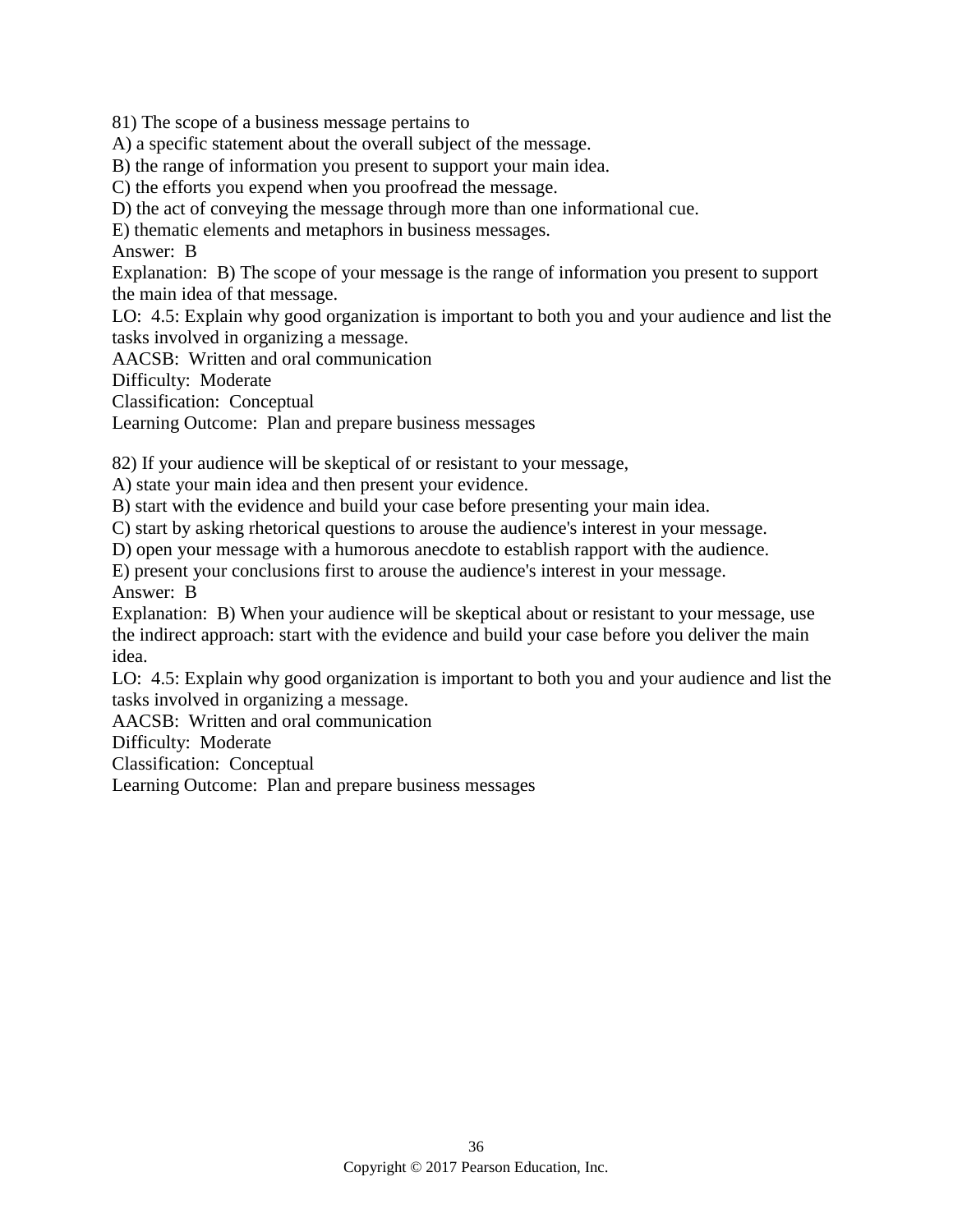83) As it applies to business communication, presenting information in a well-organized manner

A) helps your readers understand the message.

B) allows the reader to find issues for discussion.

C) takes more time to produce.

D) softens the impact of the message.

E) obscures the meaning for the reader.

Answer: A

Explanation: A) Readers who encounter a well-organized message are encouraged to accept it because they can understand it easily and save time in the process.

LO: 4.5: Explain why good organization is important to both you and your audience and list the tasks involved in organizing a message.

AACSB: Written and oral communication

Difficulty: Moderate

Classification: Conceptual

Learning Outcome: Plan and prepare business messages

84) Which of the following is an example of a message topic?

A) "To get the board of directors to increase the research and development budget"

B) "Competitors spend more than our company does on research and development."

C) "Funding for research and development"

D) "The research and development budget is inadequate in our competitive marketplace."

E) "Research and development should be more important to our organization." Answer: C

Explanation: C) The topic of a message is simply the general subject of the message. For example, "To get the board of directors to increase the research and development budget" is taking a position or stating a purpose, so it is not a message topic. However, "funding for research and development" is a message topic because it simply states the subject that the message will address.

LO: 4.5: Explain why good organization is important to both you and your audience and list the tasks involved in organizing a message.

AACSB: Written and oral communication

Difficulty: Difficult

Classification: Application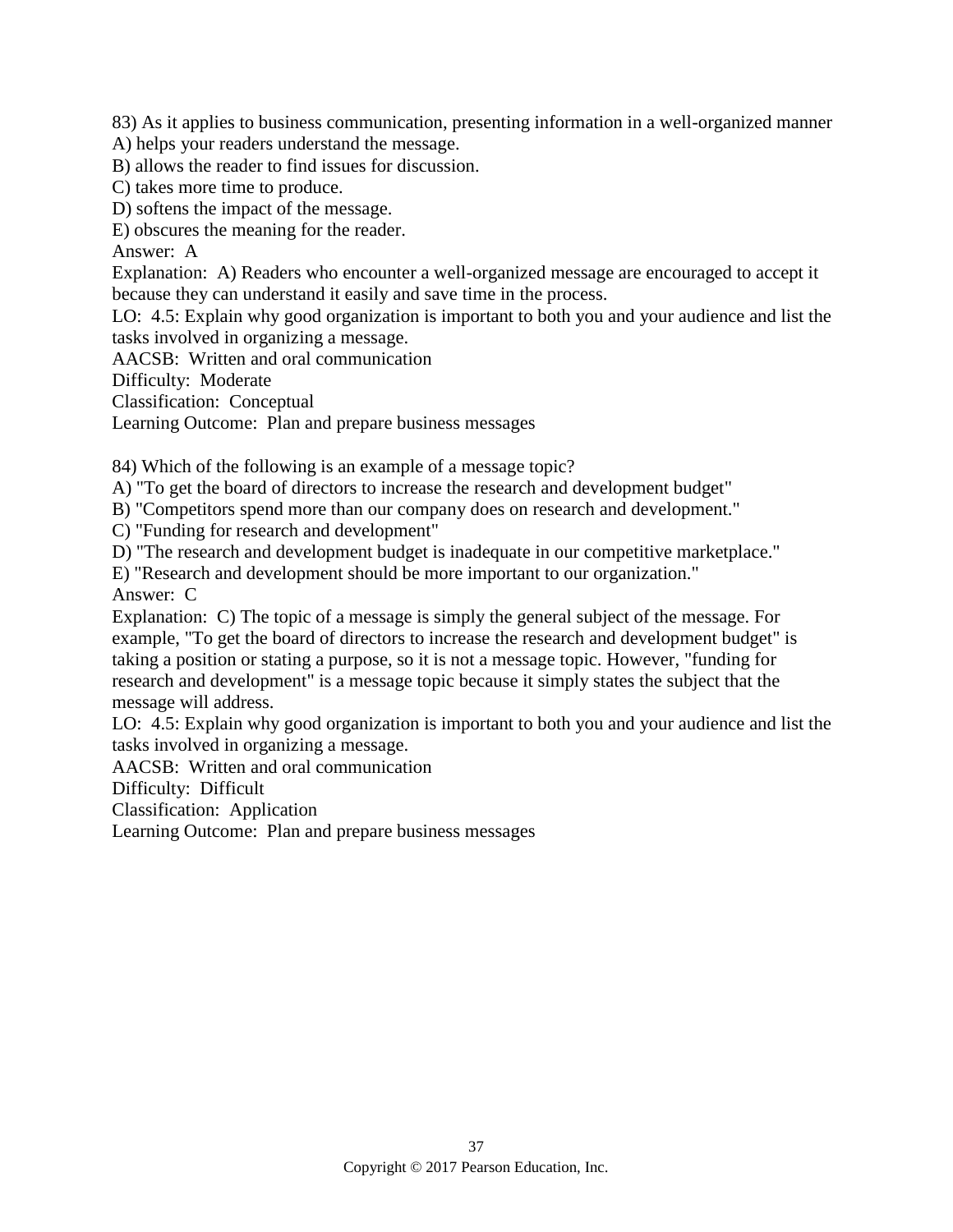85) Whatever the length of your message, you should limit the number of major support points to roughly

A) two.

B) three.

C) six.

D) ten.

E) fifteen.

Answer: C

Explanation: C) Most arguments can be supported by six or fewer supporting statements. Any number of supporting statements greater than six may seem like overkill to your reader. If you really have more than six supporting statements, it is a good idea to combine some of the statements on your list to hold the overall number down.

LO: 4.5: Explain why good organization is important to both you and your audience and list the tasks involved in organizing a message.

AACSB: Written and oral communication

Difficulty: Moderate

Classification: Conceptual

Learning Outcome: Plan and prepare business messages

86) Narrative techniques are

A) inappropriate for professional communication.

B) acceptable in business, but only for messages organized in the direct approach.

C) an effective way to organize messages in a variety of business communication scenarios.

D) a great way to help the audience grasp key points about sets of data.

E) a way to minimize the effects of negative information.

Answer: C

Explanation: C) Storytelling might seem like an odd subject for a business communication course, but narrative techniques can be an effective way to organize messages in a surprising number of business situations, from recruiting and training employees to enticing investors and customers.

LO: 4.5: Explain why good organization is important to both you and your audience and list the tasks involved in organizing a message.

AACSB: Written and oral communication

Difficulty: Moderate

Classification: Application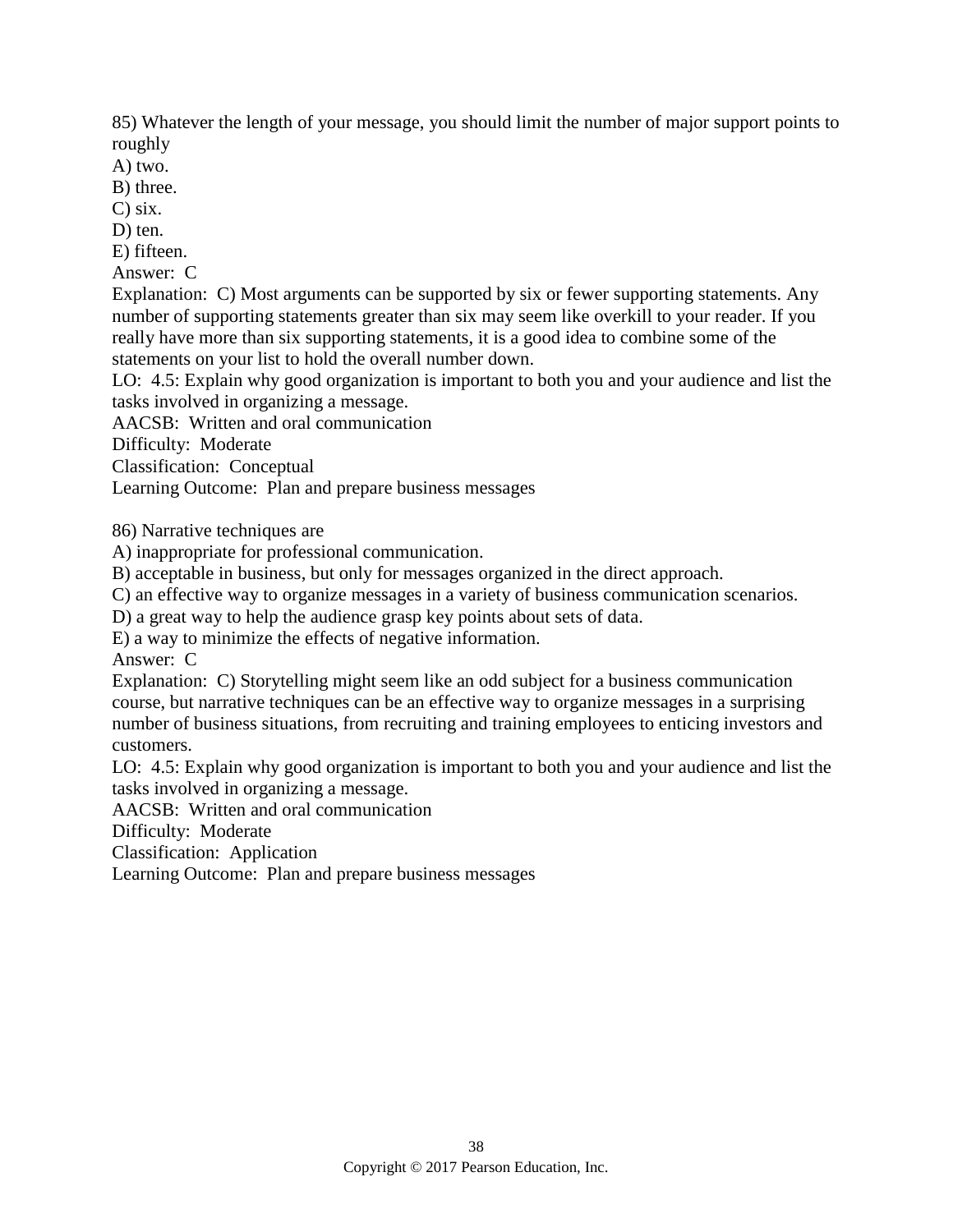87) In a business message, the range of information you present, the overall length, and the level of detail is known as your

A) coverage.

B) inclusion.

C) depth.

D) requirement.

E) scope.

Answer: E

Explanation: E) The scope of a message pertains to its range of information, overall length, and level of detail. Business messages are sequenced in either the direct approach or the indirect approach.

LO: 4.5: Explain why good organization is important to both you and your audience and list the tasks involved in organizing a message.

AACSB: Written and oral communication

Difficulty: Moderate

Classification: Conceptual

Learning Outcome: Plan and prepare business messages

88) The \_\_\_\_\_\_\_\_ of a business message summarizes what you want your audience members to do or think and why they should do so.

A) topic

B) scope

C) sequence

D) main idea

E) narrative

Answer: D

Explanation: D) The main idea helps you establish the goals and general strategy of the message, and it summarizes two vital considerations: (1) what you want your audience members to do or think and (2) why they should do so.

LO: 4.5: Explain why good organization is important to both you and your audience and list the tasks involved in organizing a message.

AACSB: Written and oral communication

Difficulty: Moderate

Classification: Critical Thinking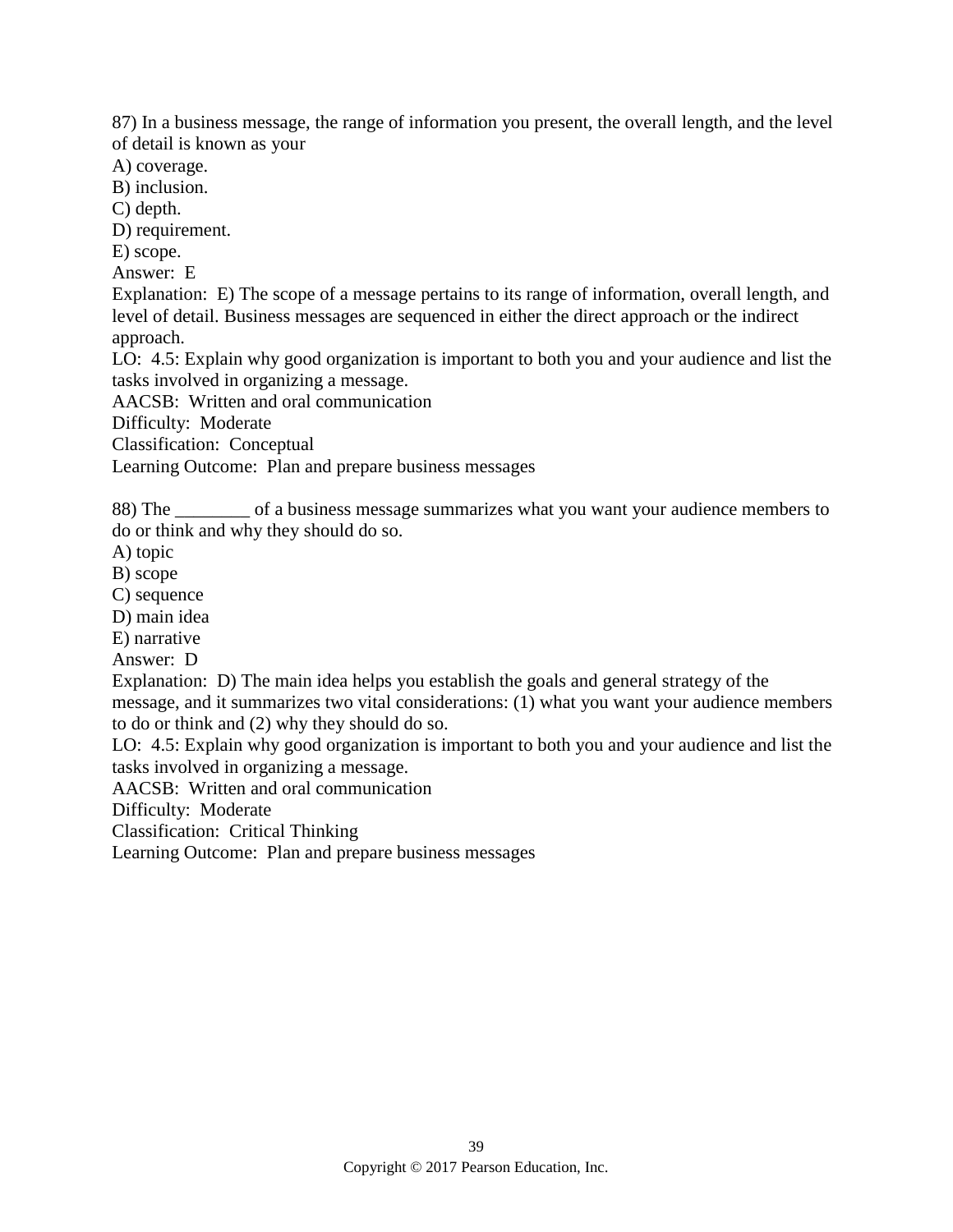89) Use \_\_\_\_\_\_\_\_ when you need to help your audience grasp key points about sets of data or visualize connections between ideas.

A) facts and figures

B) descriptions

C) visual aids

D) narratives or stories

E) references to authority

Answer: C

Explanation: C) Effective visual aids can help your audience grasp key points about sets of data or visualize connections between ideas.

LO: 4.5: Explain why good organization is important to both you and your audience and list the tasks involved in organizing a message.

AACSB: Written and oral communication

Difficulty: Moderate

Classification: Conceptual

Learning Outcome: Plan and prepare business messages

90) The scope of a message will generally be longer when

A) the audience is unfamiliar with your topic.

B) the audience is familiar with you and your credibility.

C) the audience is supportive of your ideas.

D) your subject is noncontroversial.

E) the audience is familiar with the topic.

Answer: A

Explanation: A) The scope of your message is the range of information you present, the overall length, and the level of detail–all of which need to correspond to your main idea. The number of words, pages, or minutes you need to communicate and support your main idea depends on your topic, your audience members' familiarity with the material, their receptivity to your conclusions, and your credibility. You will also need more words or time to build a consensus about a complex or controversial subject, especially if the audience is likely to resist your ideas.

LO: 4.5: Explain why good organization is important to both you and your audience and list the

tasks involved in organizing a message.

AACSB: Written and oral communication

Difficulty: Moderate

Classification: Application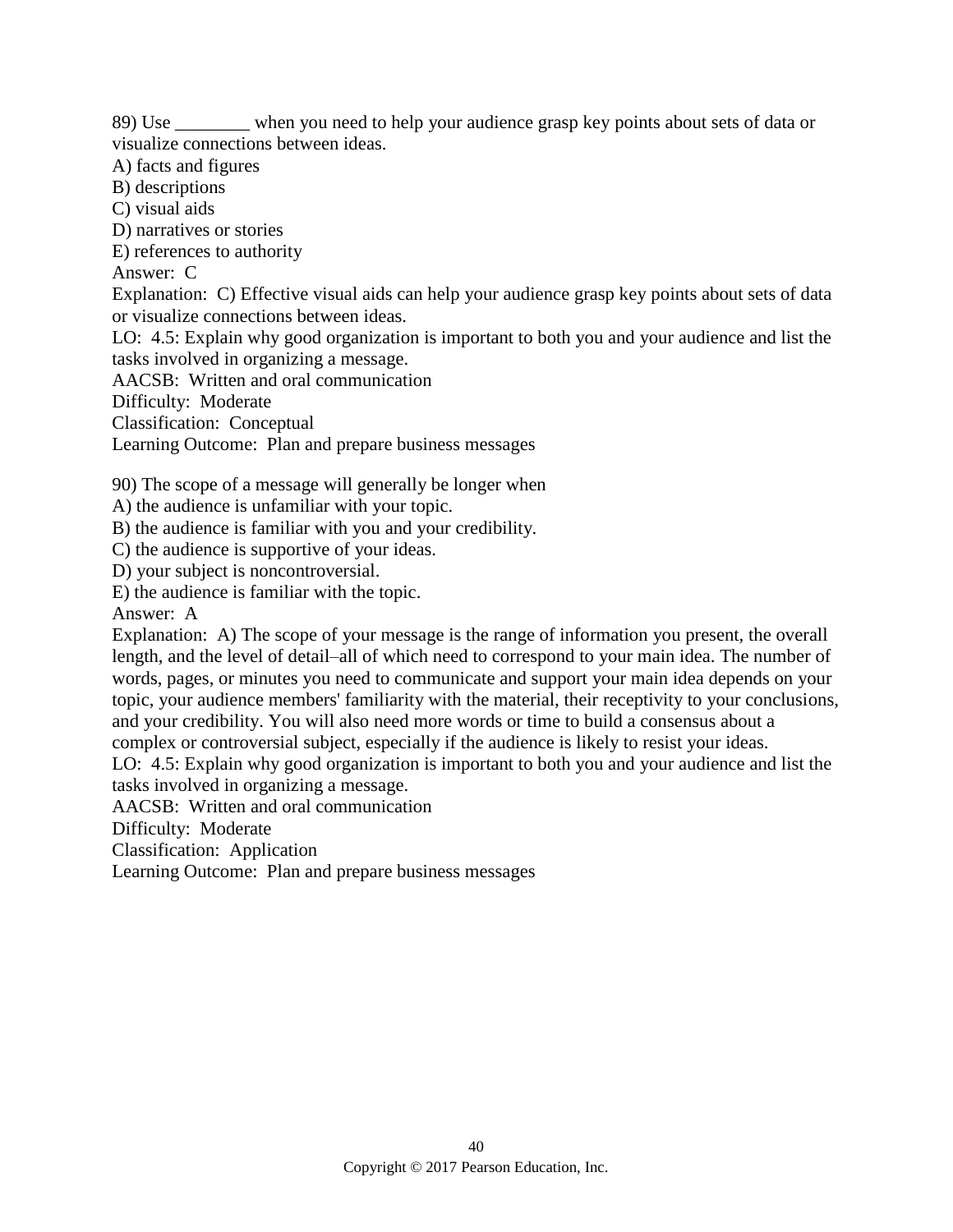91) Taking the time to outline your points as you prepare business messages

A) will save you time in the long run and lead to better results.

B) is feasible only when you are working on long reports—otherwise it is a waste of valuable time.

C) is a sign that your writing skills are weak, since good writers work from mental outlines only. D) eliminates the creative spontaneity you need to create dynamic messages.

E) generally causes undue confusion, since you may not know exactly what you want to say. Answer: A

Explanation: A) After you have chosen the best approach, it is time to figure out the most logical and effective way to present your major points and supporting details. Get into the habit of creating outlines when you are preparing business messages. You will save time, get better results, and do a better job of navigating through complicated situations.

LO: 4.5: Explain why good organization is important to both you and your audience and list the tasks involved in organizing a message.

AACSB: Written and oral communication

Difficulty: Difficult

Classification: Conceptual

Learning Outcome: Plan and prepare business messages

92) To bolster a case while adding variety and credibility, \_\_\_\_\_\_\_\_ to back up your major supporting points.

A) add facts and figures

B) use a description

C) include a story

D) use a specific description

E) reference an authority respected by the audience

Answer: E

Explanation: E) Reference to authority bolsters a case while adding variety and credibility. This works only if the authority is recognized and respected by the audience.

LO: 4.5: Explain why good organization is important to both you and your audience and list the tasks involved in organizing a message.

AACSB: Written and oral communication

Difficulty: Difficult

Classification: Synthesis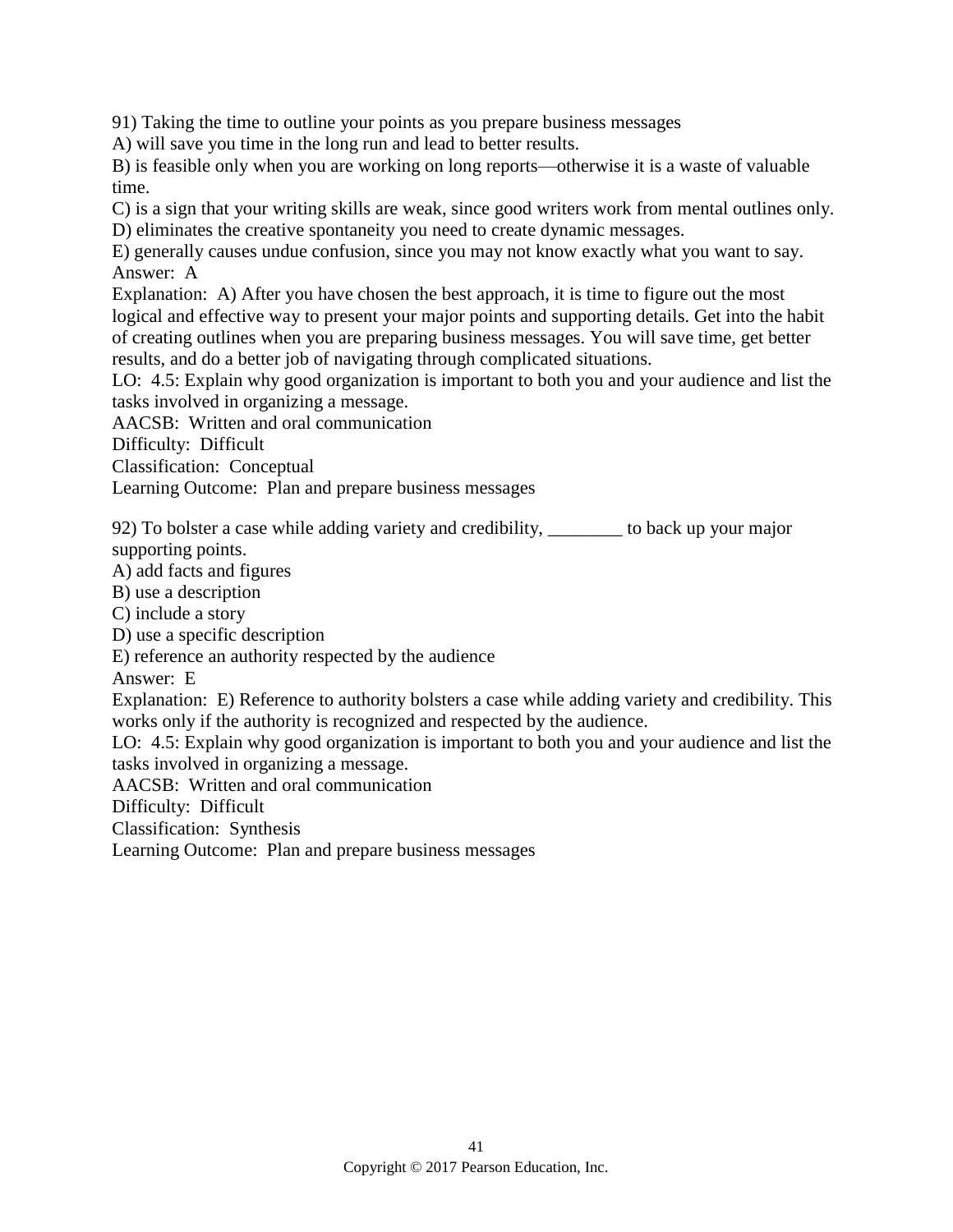93) A well-developed message will include a main idea that will identify what the audience should do or think and

A) how long the action will take.

B) be direct.

C) tell the audience why they should do so.

D) include references.

E) use persuasive techniques to gain support.

Answer: C

Explanation: C) The main idea helps you establish the goals and general strategy of the message, and it summarizes two vital considerations: (1) what you want your audience members to do or think and (2) why they should do so.

LO: 4.5: Explain why good organization is important to both you and your audience and list the tasks involved in organizing a message.

AACSB: Written and oral communication

Difficulty: Difficult

Classification: Synthesis

Learning Outcome: Plan and prepare business messages

94) To present major points and supporting detail in the most logical and effective way,

A) use a direct format for the communication.

B) include meaningful visual aids for each main idea.

C) treat complex messages as a series of smaller messages.

D) incorporate storytelling.

E) create an outline for key points.

Answer: E

Explanation: E) Get into the habit of creating outlines when you're preparing business messages. You'll save time, get better results, and do a better job of navigating through complicated business situations.

LO: 4.5: Explain why good organization is important to both you and your audience and list the tasks involved in organizing a message.

AACSB: Written and oral communication

Difficulty: Difficult

Classification: Application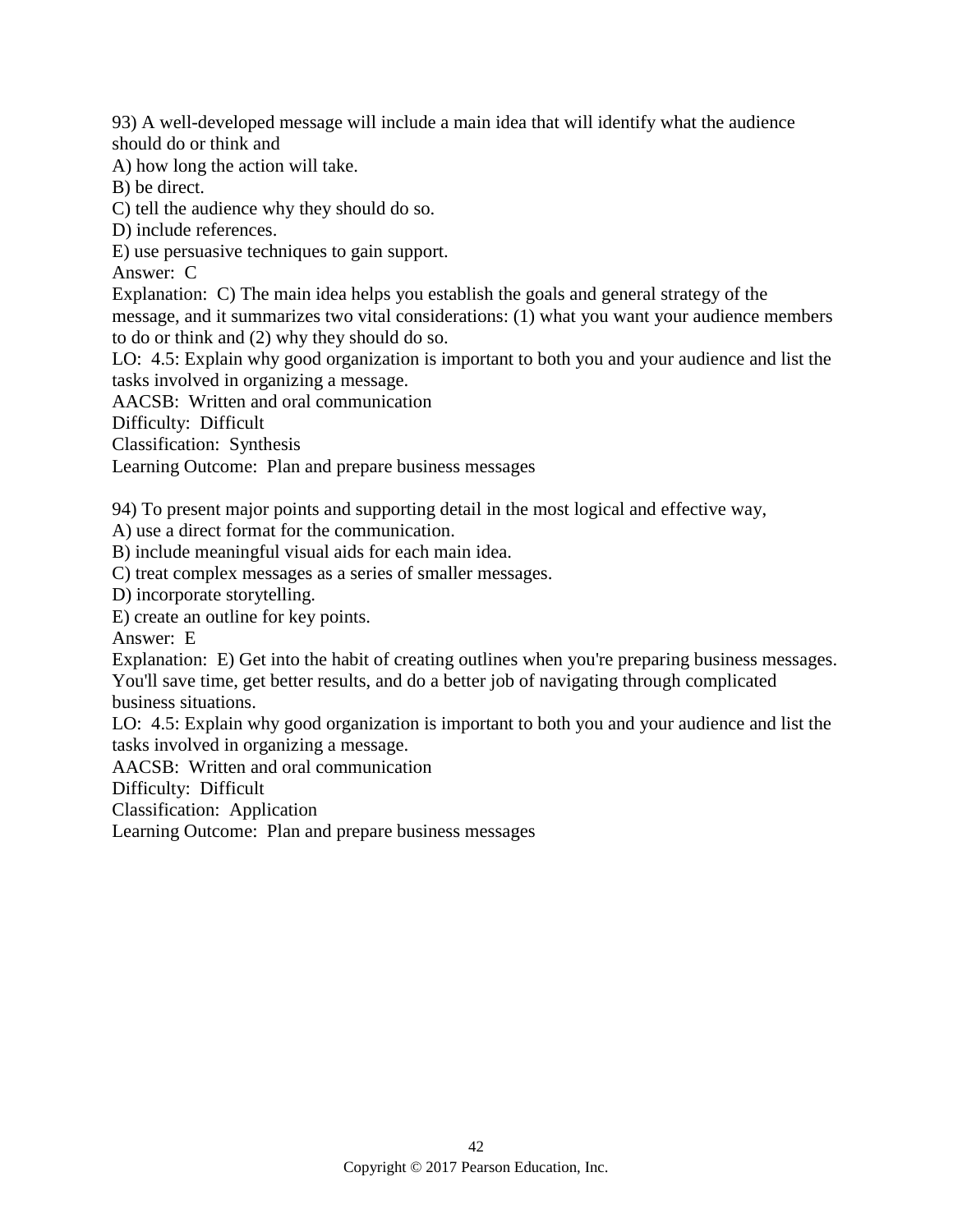95) The \_\_\_\_\_\_\_\_ begins by explaining evidence and builds up to the main idea.

A) narrative approach

B) outline

C) direct approach

D) process of building consensus

E) indirect approach

Answer: E

Explanation: E) The indirect approach starts with the evidence and builds up to the main idea.

LO: 4.5: Explain why good organization is important to both you and your audience and list the tasks involved in organizing a message.

AACSB: Written and oral communication

Difficulty: Moderate

Classification: Conceptual

Learning Outcome: Plan and prepare business messages

96) To help generate creative ideas, \_\_\_\_\_\_\_\_ starts with the main idea and allows the writer to branch out and connect other related ideas.

A) mind mapping

B) storyteller's tour

C) a question and answer chain

D) a journalistic approach

E) brainstorming

Answer: A

Explanation: A) You can generate and organize ideas using a graphic method called mind mapping. Start with a main idea and then branch out to connect every other related idea that comes to mind.

LO: 4.5: Explain why good organization is important to both you and your audience and list the tasks involved in organizing a message.

AACSB: Written and oral communication

Difficulty: Moderate

Classification: Conceptual

Learning Outcome: Plan and prepare business messages

97) The ideal length of a message depends on your topic, your audience members' familiarity with the material, their receptivity to your conclusions, and your credibility. Answer: TRUE

Explanation: You'll need fewer words to present routine information to a knowledgeable audience that already knows and respects you. You'll need more words to build a consensus about a complex and controversial subject, especially if the members of your audience are skeptical or hostile strangers.

LO: 4.5: Explain why good organization is important to both you and your audience and list the tasks involved in organizing a message.

AACSB: Written and oral communication

Difficulty: Moderate

Classification: Conceptual